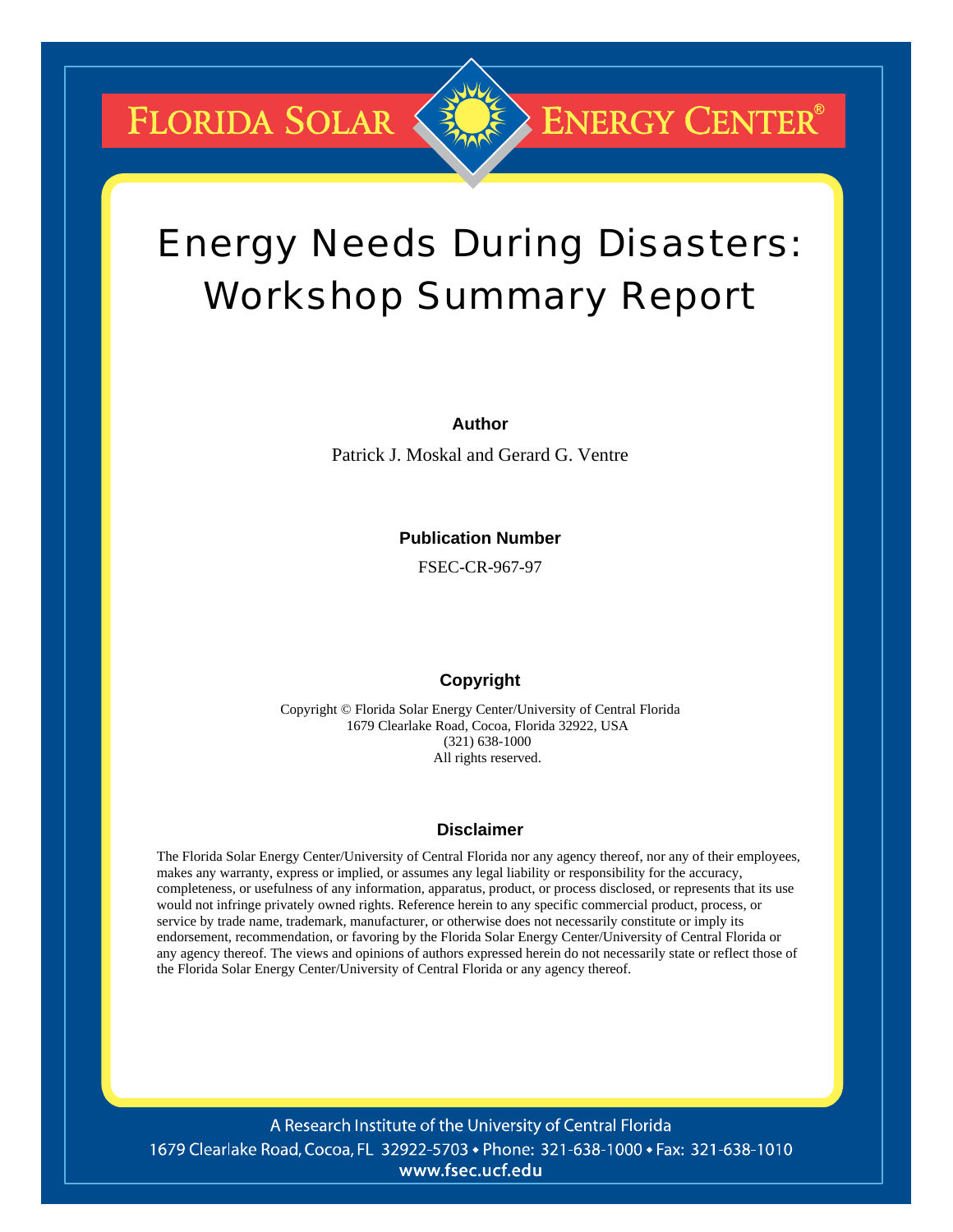# **Energy Needs During Disasters: Workshop Summary Report**

**November 24, 1997**

**Prepared for:**

**Sandia National Laboratories PV Systems Applications Dept. P.O. Box 5800 Albuquerque, NM 87185-0753**

**Prepared by:**

**Patrick J. Moskal and Gerard G. Ventre**

**Florida Solar Energy Center 1679 Clearlake Road Cocoa, FL 32922**

> **FSEC-CR-967-97 Contract No. AV-5590 Acct. No. 26-57-892**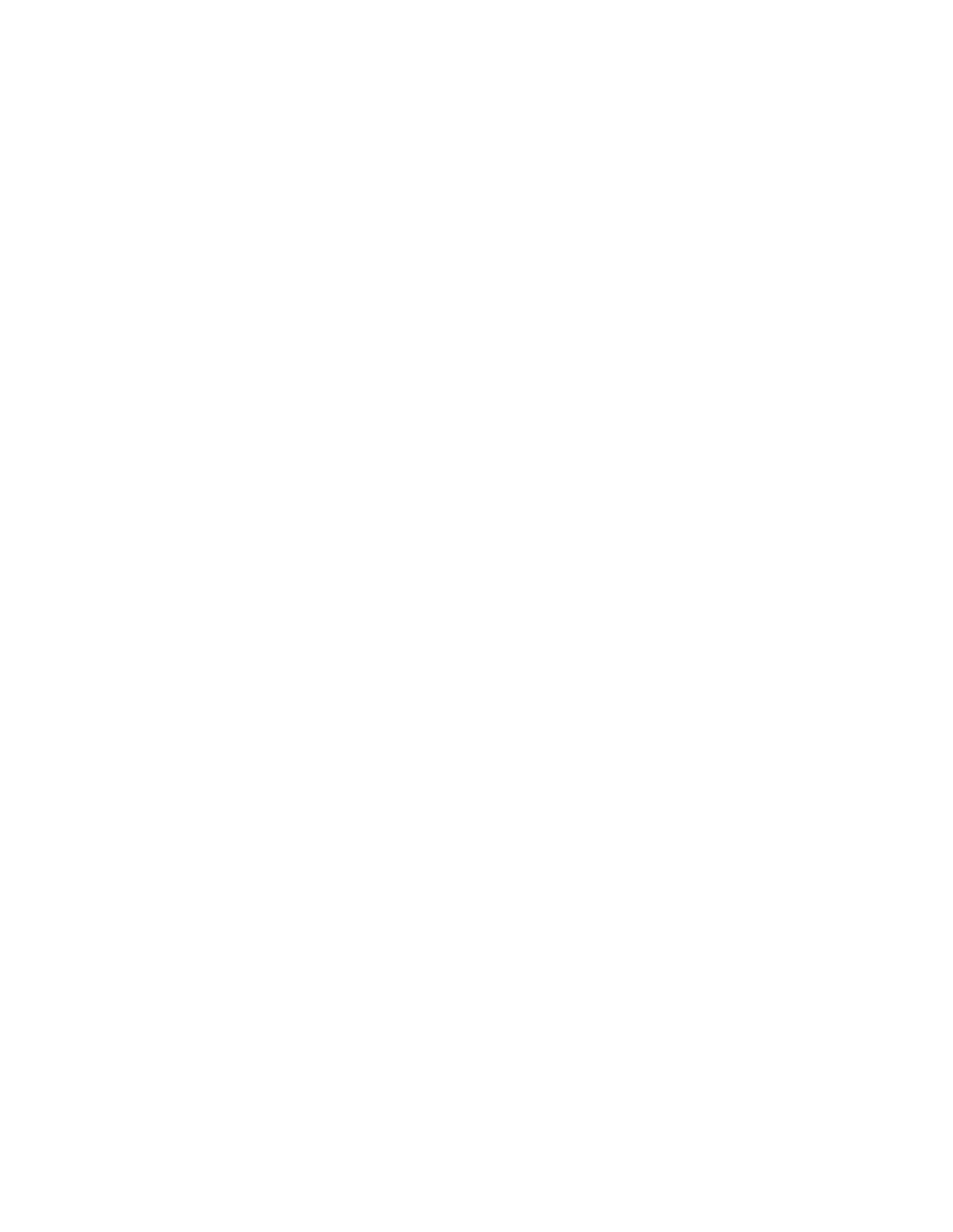# **Energy Needs During Disasters: Workshop Summary Report**

# **Table of Contents**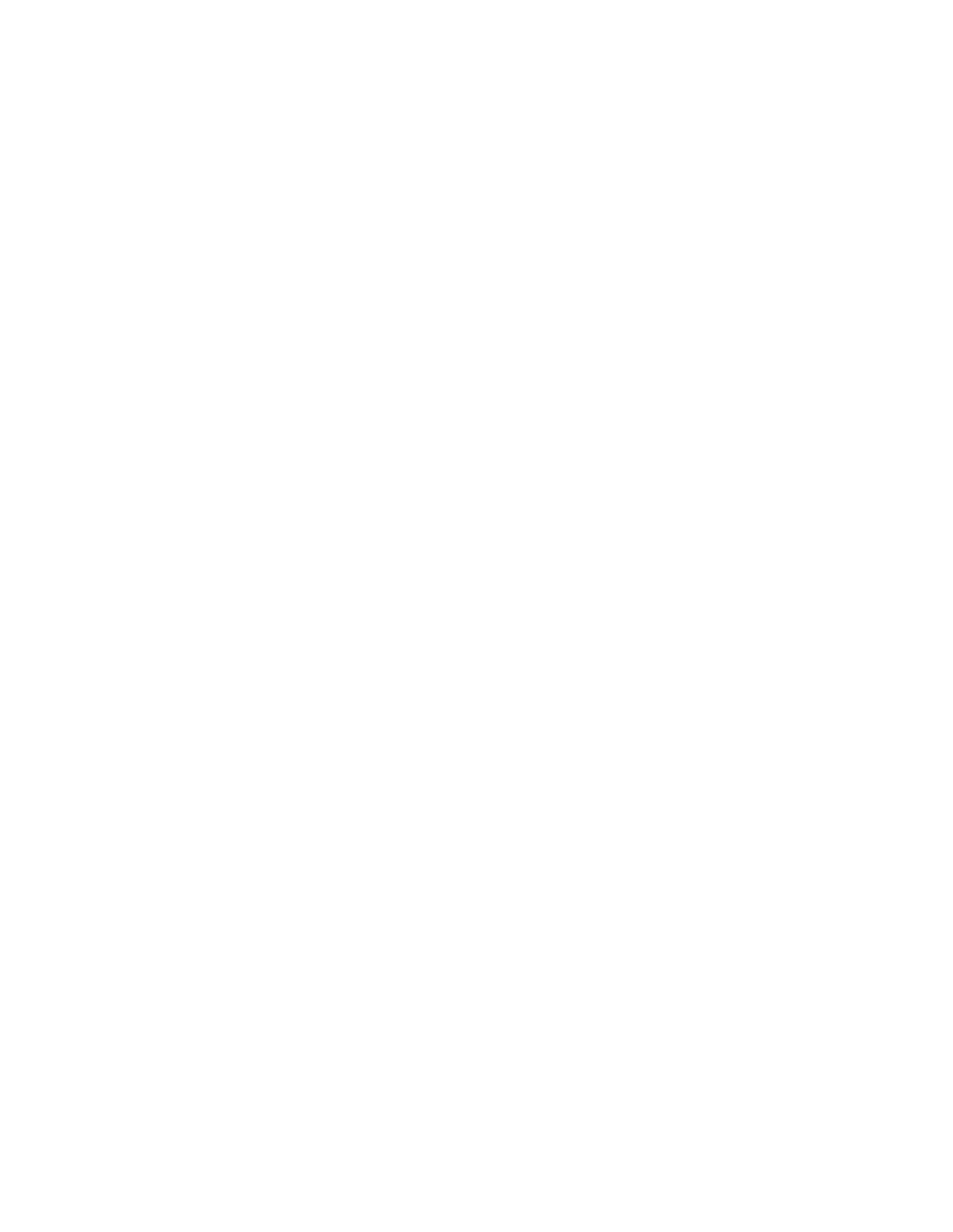# **Introduction**

When natural disasters, such as hurricanes, earthquakes, and floods, occur, thousands of people can be left without homes, electrical power, communications, potable water, and food storage capabilities. Problems such as these can last from one to a few days or several weeks, as in the case of Hurricane Andrew. The loss of electrical power is the direct cause of many of the other problems, such as the loss of communications, lighting, and clean water.

Adequate electrical power is imperative for both disaster relief operations and community rebuilding. However, the disaster may have disrupted the commercial power supply to a community, requiring disaster relief agencies to rely on alternative sources of power. The source of electricity most commonly used is a gasoline-powered electric generator.

Photovoltaic-powered equipment provides electrical power which is renewable, quiet, and safe, and which can be used for many essentials of disaster relief efforts, such as refrigeration, communications and lighting. However, at present, photovoltaics (PV) is used scarcely in disaster relief efforts.

Does PV have a role in such applications? This is an important question within the PV community. To help answer it, the Florida Solar Energy Center (FSEC), an institute of the University of Central Florida, conducted a large-scale needs assessment (Young, 1997). Based on the results of this needs assessment, FSEC conducted a follow-up workshop with representatives of federal and local governments, the PV industry, and disaster relief agencies. This report describes the results of the workshop.

# **Background**

The Florida Solar Energy Center conducted an initial needs assessment to identify the role PV techology may play in disaster relief efforts and to communicate this role to government and disaster relief organizations, utilities, and the PV industry (Young, 1997). Respondents were asked to describe their experience according to the following categories:

- Knowledge of PV and other renewable energy sources.
- Types of disasters encountered.
- Duration of disaster relief efforts.
- Types of disaster relief equipment used that require electrical power.
- Electric generators (how many, what kind) used in disaster relief efforts.
- Means of storage and deployment of disaster relief equipment.

This survey was administered at the 1997 Energy Supply Disruption Workshop in the U. S. Virgin Islands, and the 1997 Florida Governor's Hurricane Conference in Tampa, Florida. In addition, the survey was mailed to members of the Disaster Advisory Committee, a national group consisting of representatives of the various organizations that conduct disaster relief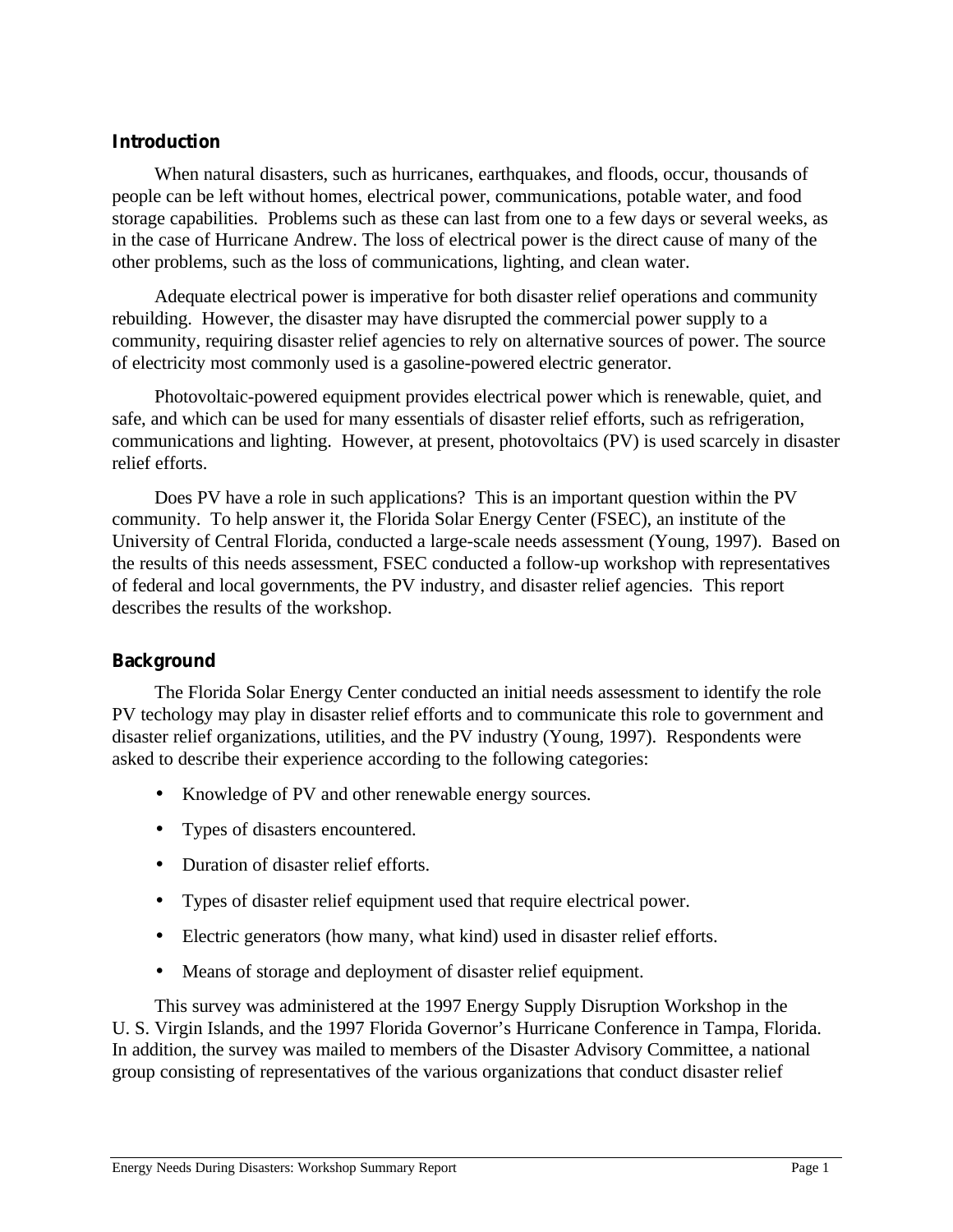efforts. Table 1 provides a brief synopsis of the results of this initial needs assessment. Detailed results of the survey are reported in Young (1997).

| <b>Issue</b>                                      | Responses $(N=49)$          |  |
|---------------------------------------------------|-----------------------------|--|
| Types of generators used                          | Gasoline<br>- 95%           |  |
|                                                   | 3%<br>Propane:              |  |
|                                                   | PV:<br>2%                   |  |
| Types of disasters responded to most              | Hurricanes and floods       |  |
| Typical duration without conventional electricity | $2 - 6$ weeks               |  |
| Most widely used applications of PV               | Communications and lighting |  |

Table 1. Summary of PV needs assessment survey results, from Young (1997).

The results show that PV technology is used infrequently; however, the Young report concluded there are appropriate applications for PV technologies during disaster relief efforts. In a large-scale relief effort, in which conventional electrical power is not available for typical time periods (e.g., two to six weeks), PV equipment can be a viable alternative power source. Appropriate applications are those that require low power, stand-alone operation and long-term use, and where survivor support is difficult to provide (Young, 1997). A number of PV-powered devices presently on the market appear suitable for disaster relief operations, including:

- Building or back-up power systems.
- Battery rechargers.
- Call boxes.
- Flashing arrow and message boards.
- Flashlights.
- Hand-held radio transceivers.
- Highway advisory radios.
- Medical equipment.
- Portable AM/FM radios.
- Portable generators.
- Portable pumping stations
- Refrigerators.
- Security and street lights.
- Victim detection equipment.
- Water purification.

However, the Young (1997) survey was returned by only 49 respondents out of 300 that were administered (16.3%). Thus, more information was needed before making recommendations.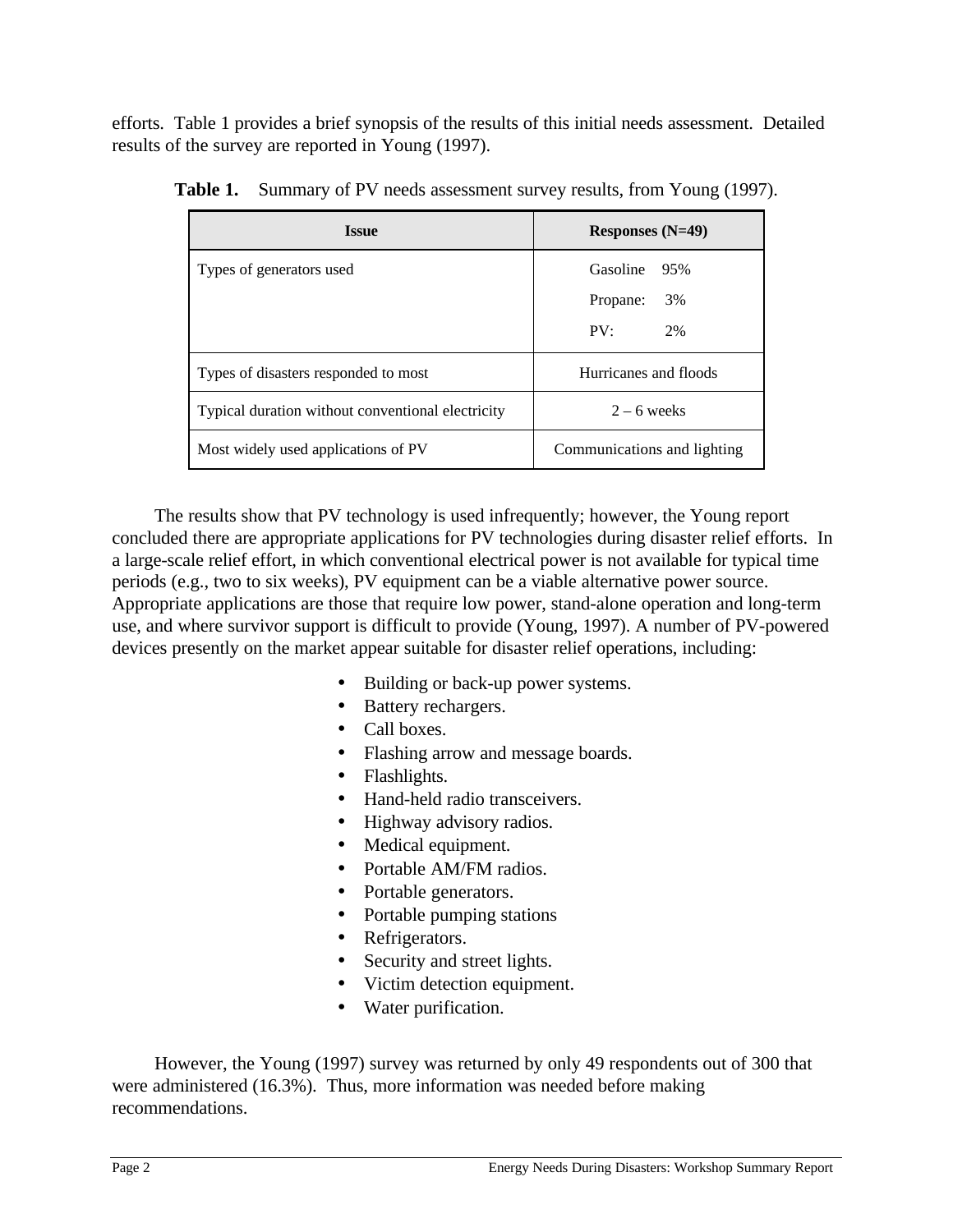## **Needs Assessment Workshop**

FSEC held a workshop in July 1997 to validate and augment the results of its prior needs assessment and to foster communication between government, the PV industry, and disaster relief agencies. The goal of the workshop was to identify as clearly as possible the most appropriate roles for PV systems in providing power during disaster relief. Approximately two dozen participants attended the workshop. The names, organizations, and addresses of all attendees are provided in Appendix A.

# *TEAM-Net Approach*

This workshop was conducted using an approach called TEAM-Net, which was offered by the University of Central Florida's College of Business Administration. It uses a system of 18 networked laptop computers and specially developed consensus software designed to make workshops and planning meetings more productive and efficient. The system can handle any number of participants, but only 18 can use the system at one time, unless participants are working collaboratively. (For this workshop, each laptop was shared by two participants, with each participant working independently.) The TEAM-Net approach supports meeting activities such as brainstorming, list building, information gathering, voting, organizing, prioritizing, and consensus building, all with immediate feedback to the respondents. An outside facilitator keeps the participants moving through the session efficiently.

# **Workshop Phase I**

As a first step in the FSEC workshop and prior to the start of the session, a list of questions was incorporated into the software. Then, each participant worked independently to respond to ten questions.

Once this initial question and answer session was completed, the responses were compiled into relevant categories. At this point, the facilitator displayed all of the individual responses for each trigger question, one question at a time. All responses to the questions were presented (anonymously) to the group via a projection system. The facilitator generated categories based on the verbal responses from the participants in an open question and answer session. Their choice of categories was based on the responses that were displayed. This categorization process was completed for each trigger question. Tables 2-11 provide the 10 trigger questions, including the most frequent response categories that were generated. The numbers in parentheses indicate the frequency of responses in a particular category. A complete list of participants' responses is provided in Appendix B.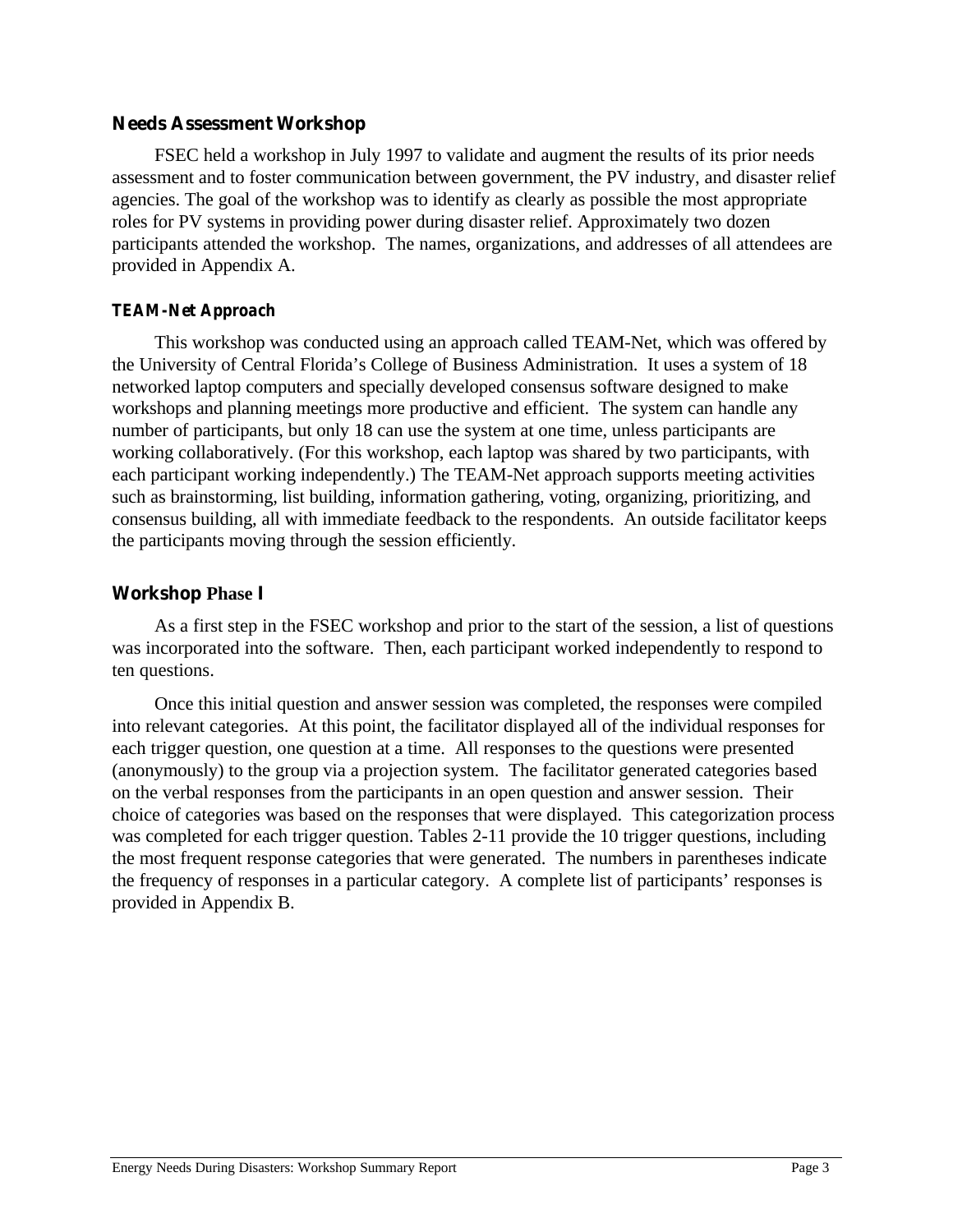|                                                                                                      | <b>Trigger Question</b>        | <b>Most Frequent Responses</b><br>(frequency of occurrence) | Percent |
|------------------------------------------------------------------------------------------------------|--------------------------------|-------------------------------------------------------------|---------|
| 1.<br>During disaster recovery, what are the<br>most important electrically powered<br>devices used? | Communications devices<br>(21) | 68                                                          |         |
|                                                                                                      | Lighting $(12)$                | 39                                                          |         |
|                                                                                                      | Refrigeration (8)              | 26                                                          |         |
|                                                                                                      |                                | Medical Equipment (7)                                       | 23      |
|                                                                                                      |                                | Traffic Control (5)                                         | 16      |
|                                                                                                      |                                | Water $&$ Sewer $(3)$                                       | 10      |
|                                                                                                      |                                | Battery Charging (2)                                        | 6       |
|                                                                                                      |                                | Other $(7)$                                                 | 23      |

**Table 2.** Most frequent responses to trigger question number one (N=31).

# **Table 3.** Most frequent responses to trigger question number two (N=25).

|                                                                                  | <b>Trigger Question</b>            | <b>Most Frequent Responses</b><br>(frequency of occurrence) | Percent |
|----------------------------------------------------------------------------------|------------------------------------|-------------------------------------------------------------|---------|
| 2.<br>What are the major problems associated<br>with using conventional portable | Fuel/refueling (15)                | 60                                                          |         |
|                                                                                  | generators during disaster relief? | Noise $(13)$                                                | 52      |
|                                                                                  |                                    | Safety (8)                                                  | 32      |
|                                                                                  |                                    | Maintenance (6)                                             | 24      |
|                                                                                  |                                    | Availability & Supply (5)                                   | 20      |
|                                                                                  |                                    | Pollution (fumes) (5)                                       | 20      |
|                                                                                  |                                    | Portablility (4)                                            | 16      |
|                                                                                  |                                    | Other $(3)$                                                 | 12      |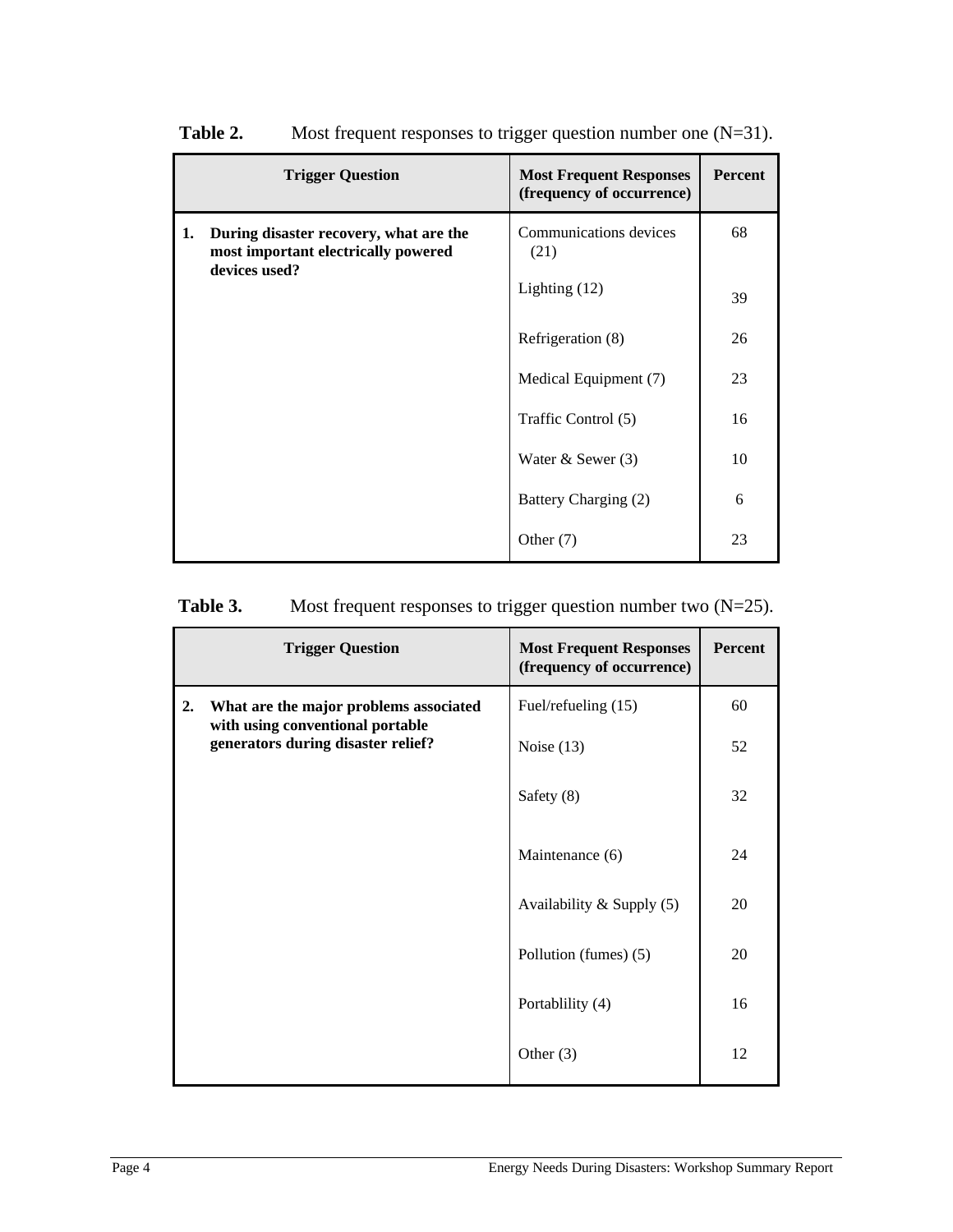|                                                                                                                                  | <b>Trigger Question</b>           | <b>Most Frequent Responses</b><br>(frequency of occurrence) | <b>Percent</b> |
|----------------------------------------------------------------------------------------------------------------------------------|-----------------------------------|-------------------------------------------------------------|----------------|
| 3.<br>What criteria do you suggest as<br>appropriate for selecting electrical power<br>generation equipment for disaster relief? | Reliability (14)                  | 48                                                          |                |
|                                                                                                                                  | Electrical Sizing (Loads)<br>(10) | 35                                                          |                |
|                                                                                                                                  |                                   | Availability (8)                                            | 28             |
|                                                                                                                                  |                                   | Cost(5)                                                     | 17             |
|                                                                                                                                  | Ease of Use $(5)$                 | 17                                                          |                |
|                                                                                                                                  |                                   | Dual Use $(2)$                                              | 7              |
|                                                                                                                                  |                                   | Other $(7)$                                                 | 24             |
|                                                                                                                                  |                                   |                                                             |                |

**Table 4.** Most frequent responses to trigger question number three (N=29).

# **Table 5.** Most frequent responses to trigger question number four (N=24).

|                                                                                                                                 | <b>Trigger Question</b>            | <b>Most Frequent Responses</b><br>(frequency of occurrence) | Percent |
|---------------------------------------------------------------------------------------------------------------------------------|------------------------------------|-------------------------------------------------------------|---------|
| What specific advantages do photovoltaic<br>4.<br>(or PV-hybrid) systems offer compared to<br>conventional portable generators? | No Fuel needed (15)                | 63                                                          |         |
|                                                                                                                                 | Reliability/no maintenance<br>(12) | 50                                                          |         |
|                                                                                                                                 |                                    | Quiet $(10)$                                                | 42      |
|                                                                                                                                 |                                    | Safety (5)                                                  | 21      |
|                                                                                                                                 |                                    | Portability (4)                                             | 17      |
|                                                                                                                                 |                                    | Ease of Use $(3)$                                           | 12.5    |
|                                                                                                                                 |                                    | Other $(7)$                                                 | 29      |
|                                                                                                                                 |                                    |                                                             |         |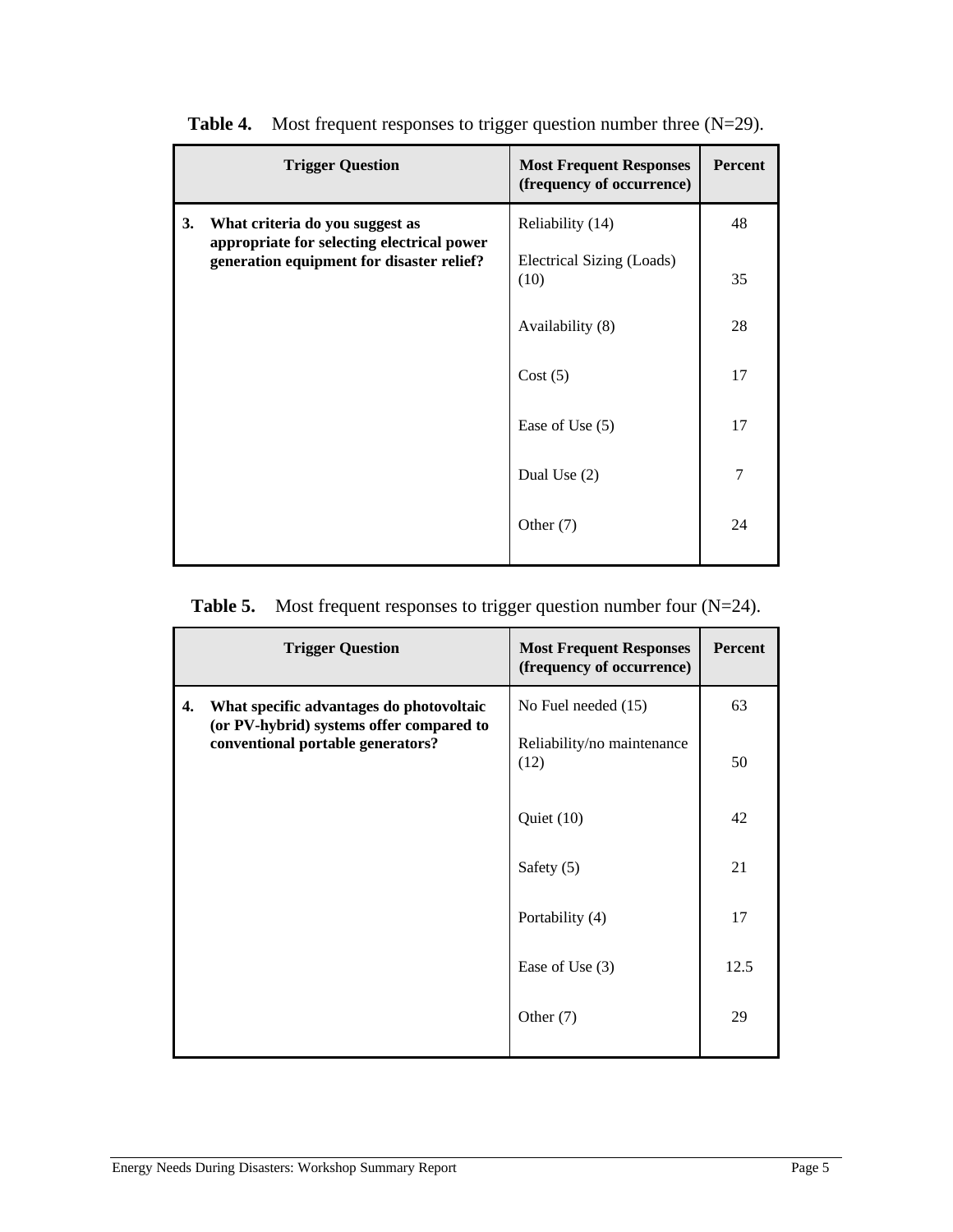|    | <b>Trigger Question</b>                                                                      | <b>Most Frequent Responses</b><br>(frequency of occurrence) | <b>Percent</b> |
|----|----------------------------------------------------------------------------------------------|-------------------------------------------------------------|----------------|
| 5. | If your organization has not used<br>photovoltaics in disaster recovery efforts,<br>why not? | Lack of knowledge about<br>availability or use (9)          | 50             |
|    |                                                                                              | Too large for power<br>requirements $(2)$                   | 11             |
|    |                                                                                              | Lack of funding to procure<br>(1)                           | 6              |
|    |                                                                                              | $N/A$ or have used $(5)$                                    | 28             |

**Table 6.** Most frequent responses to trigger question number five (N=18).

| <b>Table 7.</b> Most frequent responses to trigger question number six $(N=20)$ . |  |
|-----------------------------------------------------------------------------------|--|
|                                                                                   |  |

|    | <b>Trigger Question</b>                                                                                       | <b>Most Frequent Responses</b><br>(frequency of occurrence) | <b>Percent</b> |
|----|---------------------------------------------------------------------------------------------------------------|-------------------------------------------------------------|----------------|
| 6. | Would your organization be interested in<br>participating in a 3-5 year pilot program                         | Yes $(17)$                                                  | 85             |
|    | involving the use of photovoltaic systems<br>for disaster relief and an assessment of<br>their effectiveness? | Probably (3)                                                | 15             |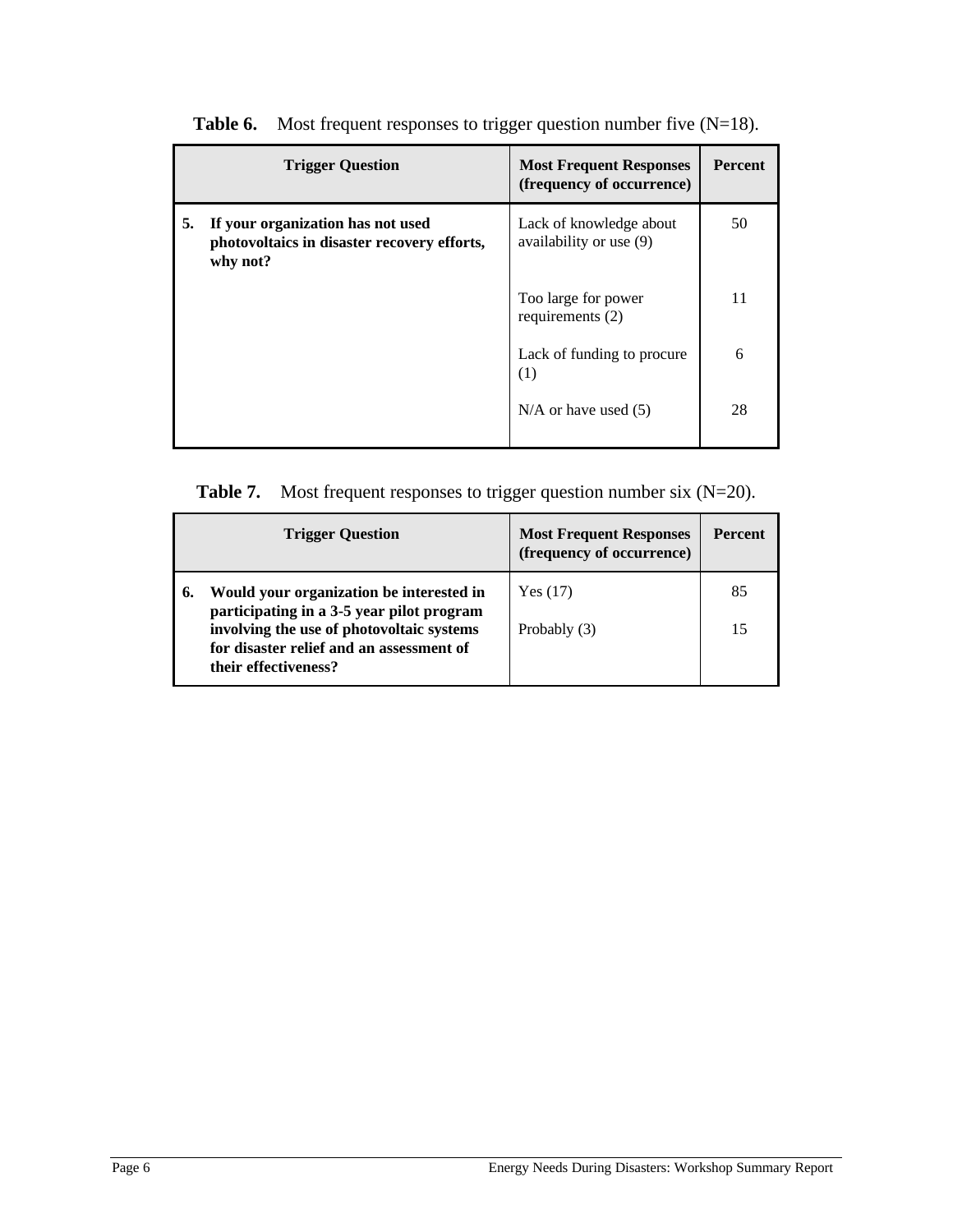|    | <b>Trigger Question</b>                                              | <b>Most Frequent Responses (frequency of occurrence)</b>                                                                                                                                                                                                          | <b>Percent</b> |
|----|----------------------------------------------------------------------|-------------------------------------------------------------------------------------------------------------------------------------------------------------------------------------------------------------------------------------------------------------------|----------------|
| 7. | How should utility<br>green programs be<br>used for disaster relief? | Persuade customers to pre-pay for energy services during power<br>outages, via a small surcharge on their electric bills (4)                                                                                                                                      | 21             |
|    |                                                                      | Programs should be made as reliable as conventional programs.<br>Customers say that they will pay the additional cost. Pilot programs<br>should be established to determine feasibility. (1)                                                                      | 5              |
|    |                                                                      | Provide PV panels for use during normal periods for electrical<br>generation at schools and utility substations, and convert to recovery<br>efforts as needed. (1)                                                                                                |                |
|    |                                                                      | Provide an incentive for early use of PV. (1)                                                                                                                                                                                                                     |                |
|    |                                                                      | Provide the panels used for normal electricity to the shelters for use<br>during a disaster (must be a system approach and part of education).<br>(1)                                                                                                             | 5              |
|    |                                                                      | Give local utility customers option to designate an additional amount<br>of funds to be used for disaster green programs. (1)                                                                                                                                     |                |
|    |                                                                      | Maybe people would use PV if it was offered by the utility for a fee<br>per incident, maybe reserved ahead of time. If their area is affected,<br>they would be able to get their PV. This fee would probably then be<br>reimbursable by their insurance company. | 5              |

**Table 8.** Most frequent responses to trigger question number seven (N=19).

|  | <b>Table 9.</b> Most frequent responses to trigger question number eight $(N=24)$ . |  |  |  |
|--|-------------------------------------------------------------------------------------|--|--|--|
|--|-------------------------------------------------------------------------------------|--|--|--|

|                                           | <b>Trigger Question</b>                                                                | <b>Most Frequent Responses</b><br>(frequency of occurrence) | <b>Percent</b> |
|-------------------------------------------|----------------------------------------------------------------------------------------|-------------------------------------------------------------|----------------|
| 8.                                        | Assuming there are appropriate roles for<br>photovoltaic systems in providing disaster | The user $(12)$                                             | 50             |
| relief, who should pay for or finance the | Government (8)                                                                         | 33                                                          |                |
|                                           | procurement of the equipment? If you would<br>like, list more than one alternative.    | Businesses (5)                                              | 21             |
|                                           |                                                                                        | Disaster Relief Agencies (4)                                | 17             |
|                                           |                                                                                        | Tax payers (4)                                              | 17             |
|                                           |                                                                                        | Insurance Companies (1)                                     | 4              |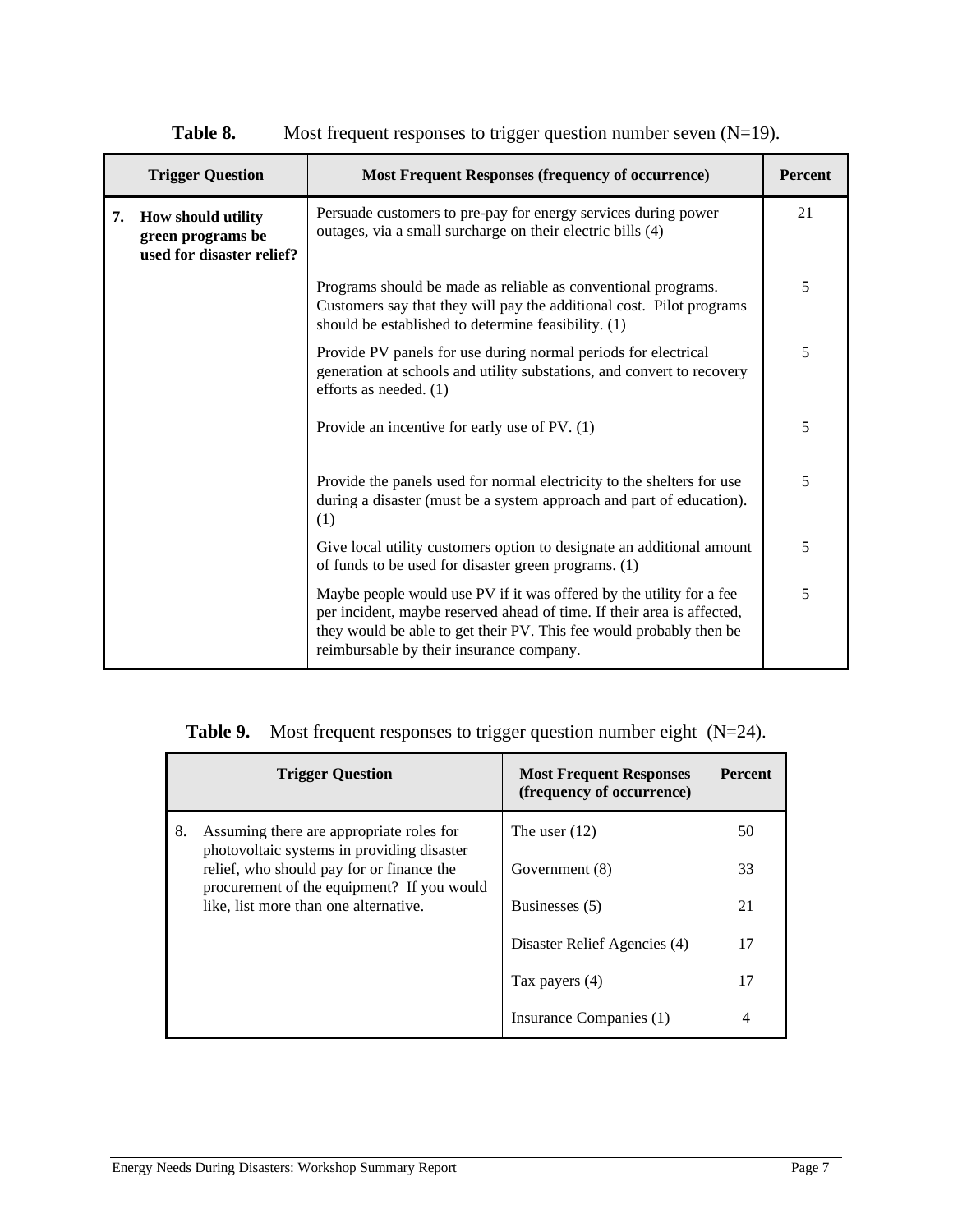|    | <b>Trigger Question</b>                                                                                | <b>Most Frequent Responses</b><br>(frequency of occurrence) | <b>Percent</b> |
|----|--------------------------------------------------------------------------------------------------------|-------------------------------------------------------------|----------------|
| 9. | In using photovoltaics for disaster relief,<br>what effective roles might insurance<br>companies play? | Reduced rates to PV<br>owners $(14)$                        | 61             |
|    |                                                                                                        | Financing/assisting in<br>purchases for users and           | 26             |
|    |                                                                                                        | local governments (6)<br>Assist in education (4)            | 17             |
|    |                                                                                                        | Buy down cost $(3)$                                         | 13             |
|    |                                                                                                        | Research & Development<br>(2)                               | 9              |

**Table 10.** Most frequent responses to trigger question number nine (N=23).

|  | <b>Table 11.</b> Most frequent responses to trigger question number ten $(N=23)$ . |  |  |  |  |  |
|--|------------------------------------------------------------------------------------|--|--|--|--|--|
|--|------------------------------------------------------------------------------------|--|--|--|--|--|

| <b>Trigger Question</b>                               | <b>Most Frequent Responses</b><br>(frequency of occurrence) | Percent |
|-------------------------------------------------------|-------------------------------------------------------------|---------|
| 10. List one or more attractive dual-use              | Communications (12)                                         | 52      |
| applications of photovoltaics for disaster<br>relief. | General street lighting (7)                                 | 30      |
|                                                       | Traffic control lights and<br>signs $(7)$                   | 30      |
|                                                       | UPS, computer backup<br>power $(6)$                         | 26      |
|                                                       | Water management (5)                                        | 22      |
|                                                       | Battery charging (4)                                        | 17      |
|                                                       | Hospital, police, fire dept.<br>systems $(4)$               | 17      |
|                                                       | Refrigeration (3)                                           | 13      |
|                                                       |                                                             |         |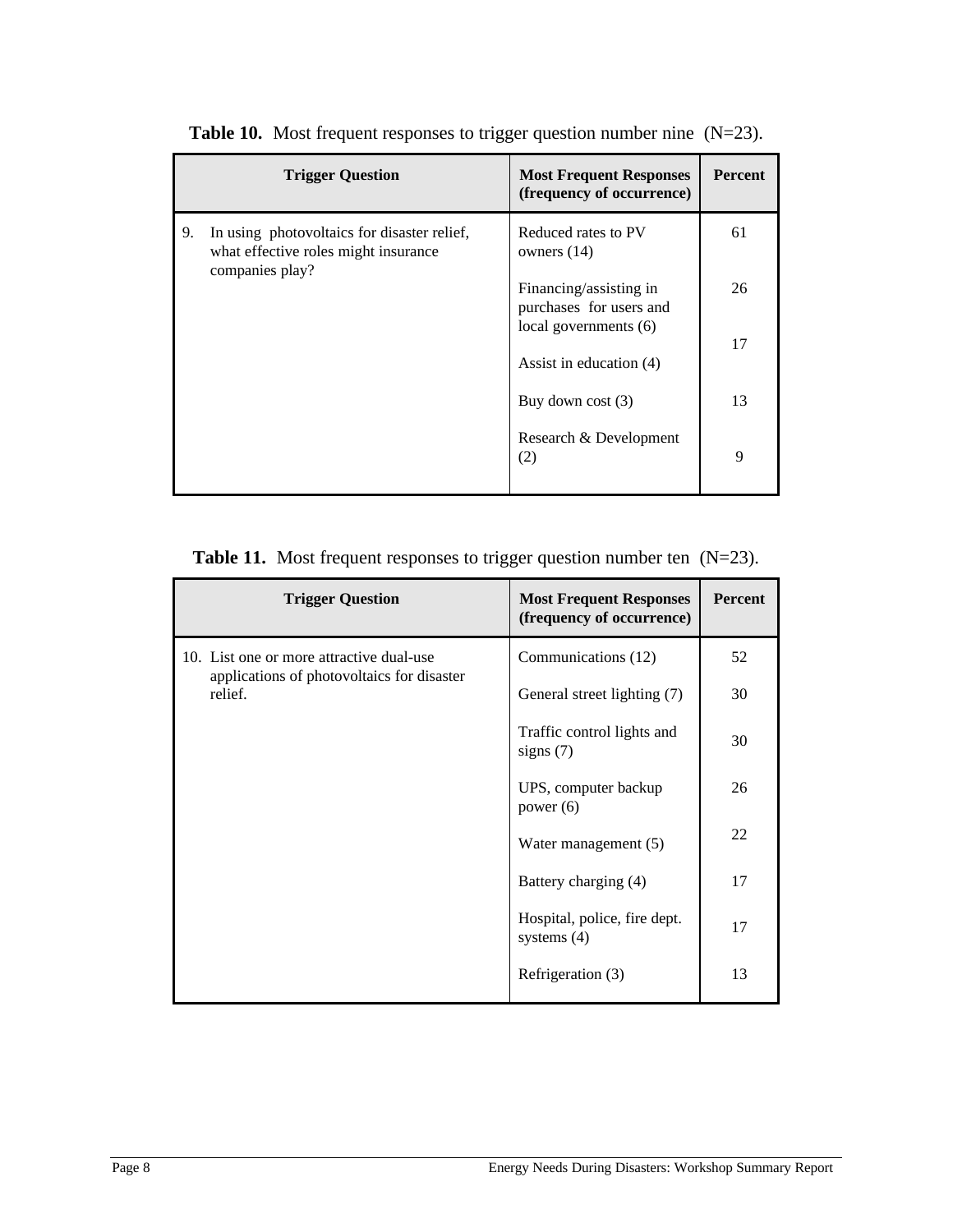#### *Conclusions from Phase I of the Workshop*

Responding to the 10 trigger questions and then reducing them into a number of categories completed the first phase of this workshop. All responses and categories were printed and distributed to each of the participants so that they had a personal record of the workshop proceedings to this point.

In summary, the goals of Phase I were to:

- (1) identify the most important electrically powered devices used during disaster recovery,
- (2) identify problems using conventional portable generators,
- (3) identify criteria that should be used to select electric power generation equipment,
- (4) list the advantages of PV systems compared with conventional generators,
- (5) determine the factors associated with not using PV during disaster recovery efforts,
- (6) determine interest in participating in a 3-5 year pilot program using PV,
- (7) identify how utility green programs could be used in disaster relief,
- (8) determine who should finance procurement of PV equipment for disaster relief,
- (9) identify the effective roles insurance companies can play in supporting the use of PV equipment during disaster relief efforts, and
- (10) list potential dual-use applications of PV during disaster relief.

Based on the responses generated during this session, the Phase I goals were met (see Tables 2-11). The results also appear to corroborate the findings from the Young (1997) needs assessment.

The trigger questions were based on FSEC's background in PV research and testing, as well as specific experience in applying PV to disaster relief efforts. When applying photovoltaics to any application (whether disaster related or not), the issues raised in these questions need to be understood. The workshop participants provided valuable insight concerning which photovoltaic characteristics play an important role in the application of PV to disaster relief.

# **Workshop Phase II**

In Phase II of the workshop, participants again were asked to provide individual responses using the TEAM-Net system. This time they were asked to list the questions, issues, and/or problems associated with using PV devices during disaster relief. Thus, with a personal knowledge base that likely was amplified during Phase I of the workshop, participants were asked to identify the issues associated with PV use that are most important to them.

At the conclusion of this session, again, all responses were displayed to the group. Participants then were asked to identify appropriate categories for the issues that were generated. Six categories of issues were identified: most important or key, finance, logistics, education, design and marketing. Table 12 provides a summary of the issues or questions that made up each category. Appendix C provides the complete list of responses for each category.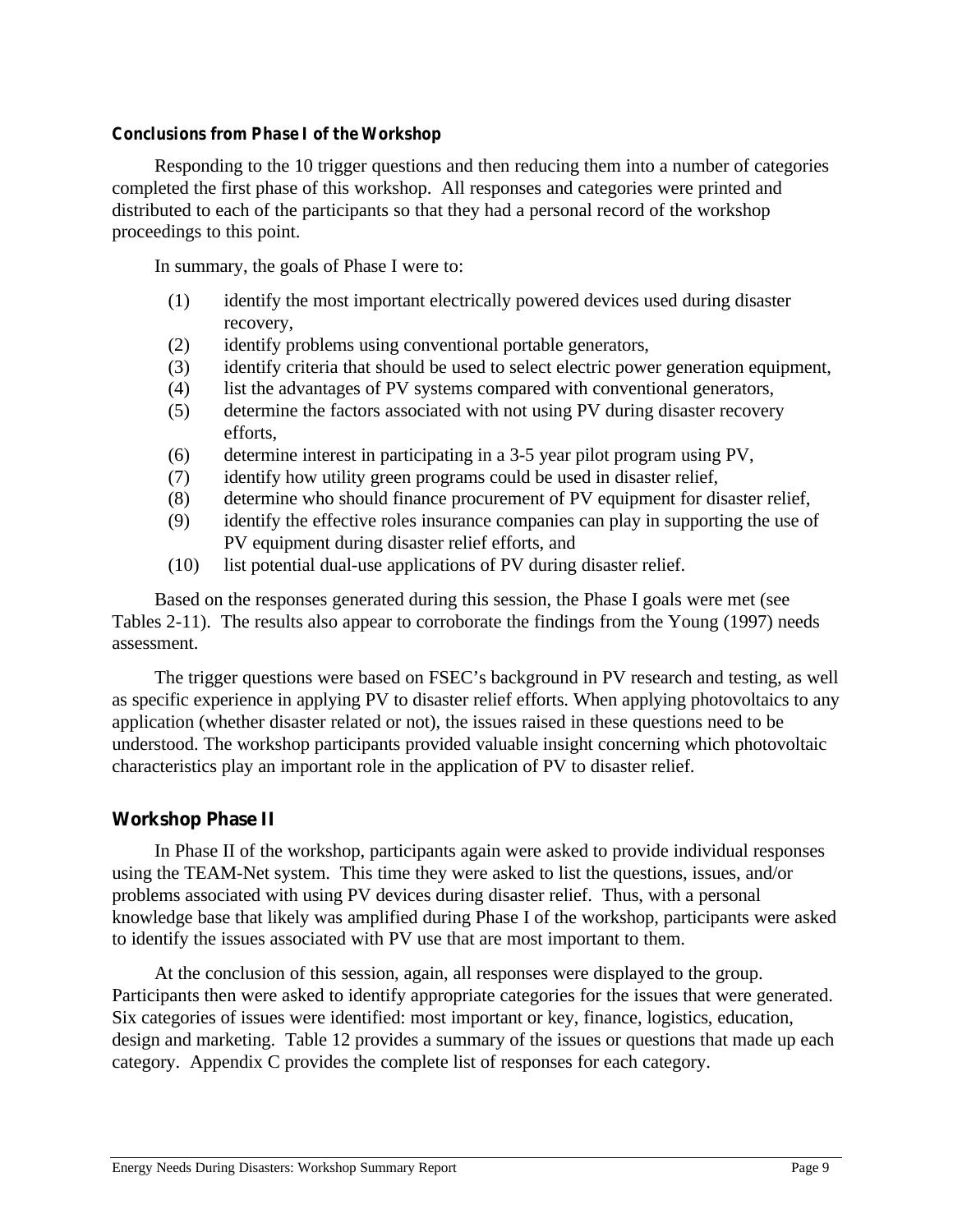**Table 12.** Workshop Phase II: Summary of important issues provided by participants concerning PV use during disaster relief efforts. Issues are listed by category (N=27).

| Category           | <b>Summary of issues (frequency of responses)</b>                             | Percent |
|--------------------|-------------------------------------------------------------------------------|---------|
| <b>Key Issues:</b> | PV load and design (e.g., practicality of operation<br>given the expense) (6) |         |
|                    | Relief and procurement people do not know about<br>PV(4)                      | 15      |
|                    | How and where to store PV devices (3)                                         | 11      |
|                    | Portability and transportability (3)                                          | 11      |
|                    | Perceived reliability of PV (3)                                               | 11      |
|                    | Utility companies' cooperation and buy in (3)                                 | 11      |
|                    | Viability under severe weather (1)                                            | 4       |
|                    | Appropriate dual uses (1)                                                     | 4       |
| Finance:           | Who will pay for the PV equipment? (6)                                        | 22      |
|                    | Create industry/relief agency partnerships (1)                                | 4       |
| Logistics:         | Portability/transportability (3)                                              | 11      |
|                    | Deployment planning and preparation (2)                                       | 7       |
|                    | PV size requirements for needed power output (1)                              | 4       |
|                    | Reliability in high risk areas (1)                                            | 4       |
|                    | How to get replacement parts (1)                                              | 4       |
| Education:         | Lack of PV knowledge and sources of education<br>(7)                          | 26      |
|                    | Disaster planning guidance doesn't include<br>alternate energy sources (1)    | 4       |
|                    | Misinformation (1)                                                            | 4       |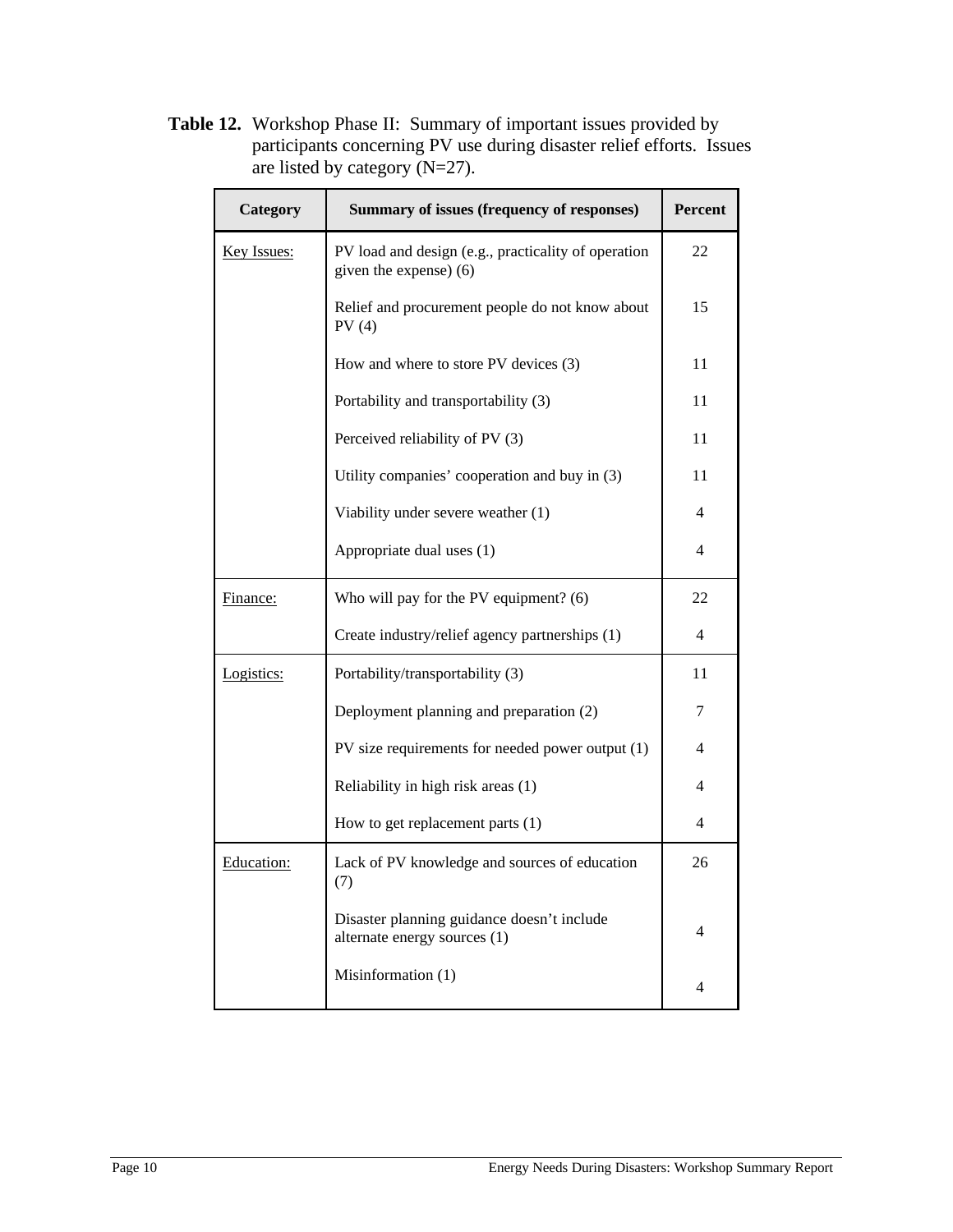| Category   | Summary of issues (frequency of responses)                         | <b>Percent</b> |
|------------|--------------------------------------------------------------------|----------------|
| Design:    | Size and power output factors (3)                                  | 11             |
|            | How should PV be optimally designed for<br>needed applications (2) | 7              |
|            | Reliability during and after disaster (1)                          | 4              |
| Marketing: | Lack of communications between industry<br>and users $(2)$         |                |
|            | Need catalogs and distributors (e.g., where to<br>buy? $)$ $(2)$   |                |
|            | Are batteries DoD transportable materials?<br>(1)                  | 4              |

**Table 12.** (continued)

# *Conclusions for Phase II of the Workshop*

The issues identified in the workshop were very similar to issues identified in evaluating the role of PV in other applications. *The participants' responses illustrated a central problem to the widespread use of this technology: the lack of knowledge and understanding of PV by disaster relief organizations.* However, the workshop responses also showed that PV appears to be a good choice for some situations, specifically because of characteristics such as no fuel requirement, low maintenance, portability and modularity.

# **Conclusions**

The workshop proved to be an extremely useful source of information from stakeholders in disaster relief, and their responses corroborated the findings from the Young (1997) needs assessment. Although it was generally agreed that photovoltaics can often play a useful role in disaster relief efforts, the most significant conclusions from the workshop were:

- Disaster relief organizations, in general, do not have sufficient knowledge, understanding or experience to choose photovoltaics over conventional alternatives.
- A much closer relationship and more direct communication between the photovoltaic industry and members of disaster relief organizations that actually use the equipment during emergencies is necessary.
- Disaster response teams can best determine the usefulness and value of photovoltaic equipment by actually using the equipment in the field.

As a result of the workshop findings, FSEC took two key steps. First, they brought together five disaster relief organizations with photovoltaic system suppliers. Second, they purchased PV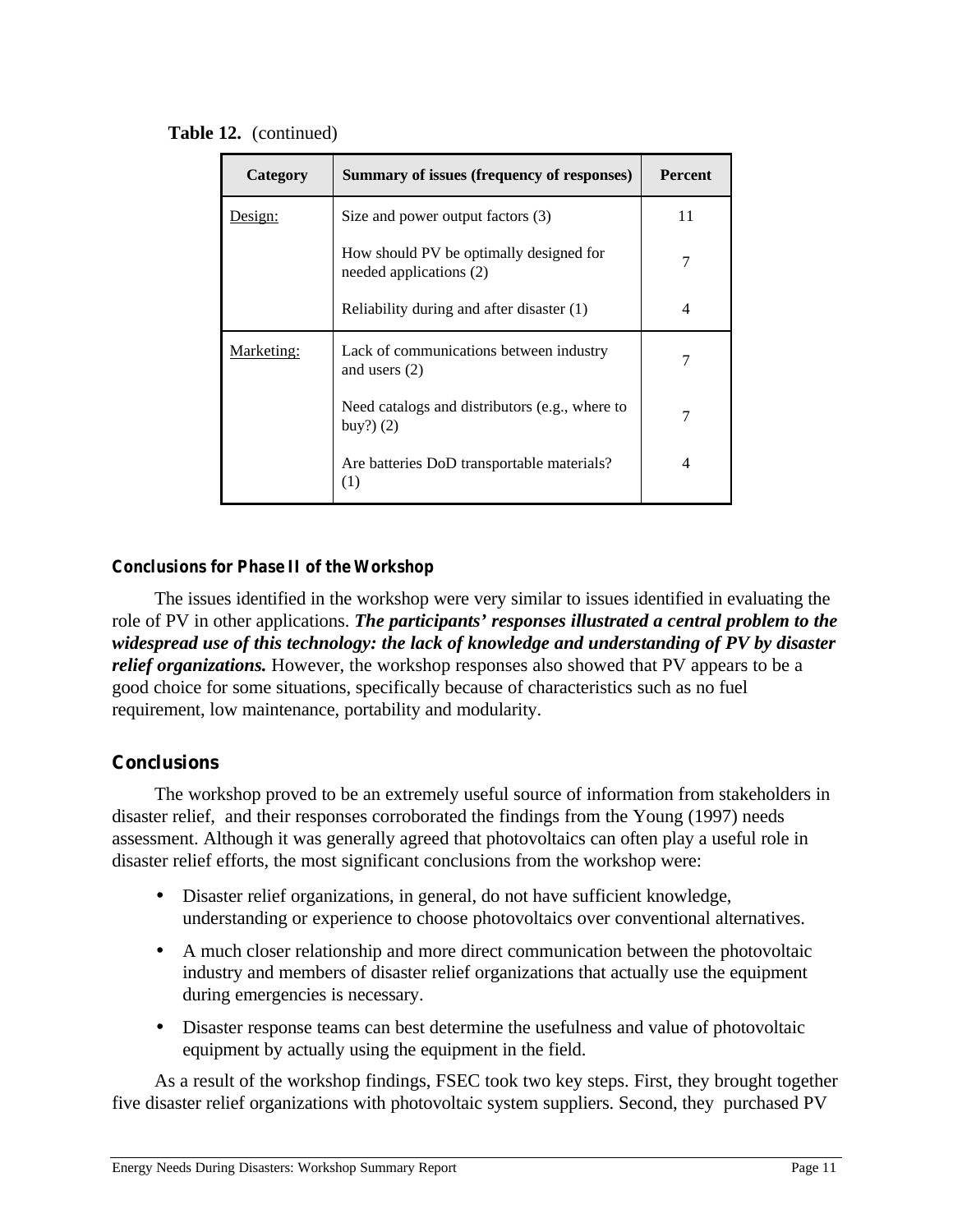systems for use by the five disaster relief organizations (see Table 13). These organizations will use the PV equipment during actual emergencies, evaluate it and decide whether they would be willing to purchase additional equipment in the future. At the same time, FSEC will conduct more in-depth testing and evaluation of the same PV equipment.

| <b>Organization/Vendor</b>         | <b>Photovoltaic System</b>      | <b>Cost</b> | Quantity |
|------------------------------------|---------------------------------|-------------|----------|
| Metro/Dade Rescue                  | Portable generator for commun.  |             |          |
| <b>Hutton Communications</b>       | 150 W PV                        | \$1900      |          |
| PhotoComm                          | 100 W PV                        | \$1695      |          |
| <b>National Hurricane Center</b>   | Portable weather station        |             |          |
| PacComm                            | 50 W PV                         | \$1499      |          |
| <b>Catholic Charities</b>          | Portable Generator for shelters |             |          |
| SunWize                            | <b>75 W PV</b>                  | \$999       |          |
| <b>Solar Electric Specialities</b> | 50 W PV                         | \$482       |          |
| <b>RACES</b>                       | Portable generator for commun.  |             |          |
| SunWize                            | <b>75 W PV</b>                  | \$999       |          |
| Sarasota K-9 Search/Rescue         | Portable charger for batteries  |             |          |
| United Solar Systems               | <b>12 W PV</b>                  | \$425       |          |

Table 13. Photovoltaic systems being procured for disaster relief efforts

If the above approach produces favorable results (i.e., the disaster organizations determine that photovoltaic equipment is the preferred alternative for specific applications), then the approach will be extended to include more disaster organizations and photovoltaic equipment suppliers.

# **Reference**

Young, Jr., William. "Needs Assessment for Applying Photovoltaics to Disaster Relief," FSEC-CR-935-97, Cocoa, FL, Florida Solar Energy Center, 1997.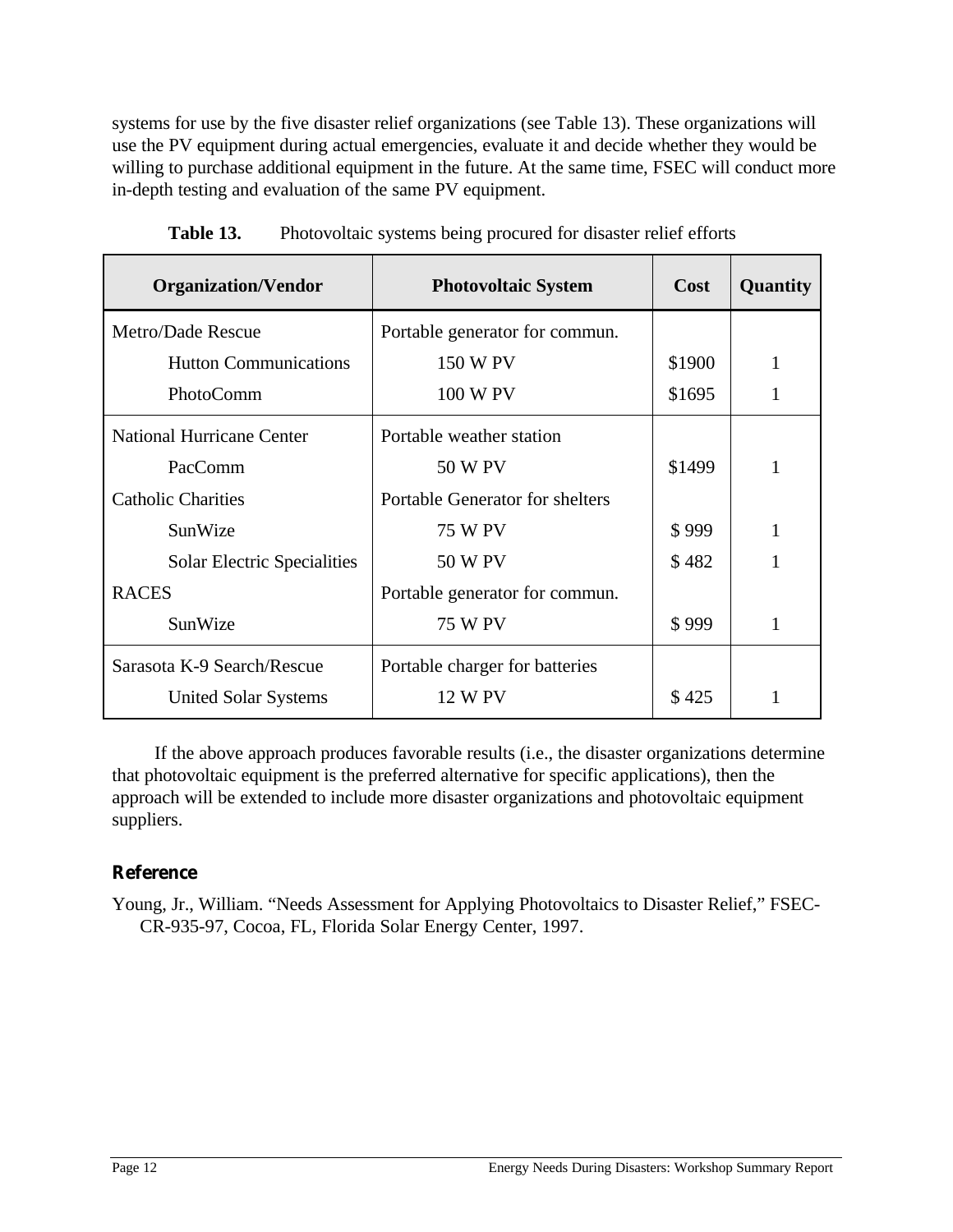# **Appendix A**

# **ENERGY NEEDS DURING DISASTERS Technical Workshop - July 23, 1997 Final List of Attendees**

Ira Bickham President BEARS, Inc. 210 Tiki Drive Merritt Island, Florida 32953-3271 Phone: 407-453-2309 Fax: 407-253-2309 email: (no email)

David Block **Director** Florida Solar Energy Center 1679 Clearlake Road Cocoa, Florida 32922 Phone: 407-638-1001 Fax: 407-638-1010 email: block@fsec.ucf.edu

Bill Brooks Solar Engineering Specialist North Carolina Solar Center NCSU, Box 7401 Raleigh, North Carolina 27695 Phone: 919-515-7147 Fax: 919-515-5778 email: bill\_brooks@ncsu.edu

Thomas J. Carter Fire Fighter/T-Comm FL-TF-1 Metro-Dade Fire Department 6000 S.W. 87th Avenue Miami, Florida 33173 Phone: 305-596-8730 Fax: 305-598-9408 email: (no email)

Pete DeNapoli Manager, Eastern Region, NA Sales Siemens Solar Industries 6909 SW 18th St., Suite 301-B Boca Raton, Florida 33433 Phone: 561-416-7207 Fax: 561-362-5513 email: pdenaopli@solarpv.com

Jim Dunlop Sr. Research Engineer Florida Solar Energy Center 1679 Clearlake Road Cocoa, Florida 32922 Phone: 407-638-1474 Fax: 407-638-1010 email: dunlop@fsec.ucf.edu

Fred Edwards Disaster Communications Coordinator American Red Cross 5 N. Bumbe Avenue Orlando, Florida 32853 Phone: 407-894-4141, ext. 30 Fax: 407-894-6951 email: edwardsf@crossnet.org

Hank Erikson Deputy Human Services Officer Division of Emergency Management 2555 Shumard Oak Blvd. Tallahassee, Florida 32312 Phone: 904-413-9873 Fax: 904-413-9857 email: hank.erikson@dca.state.fl.us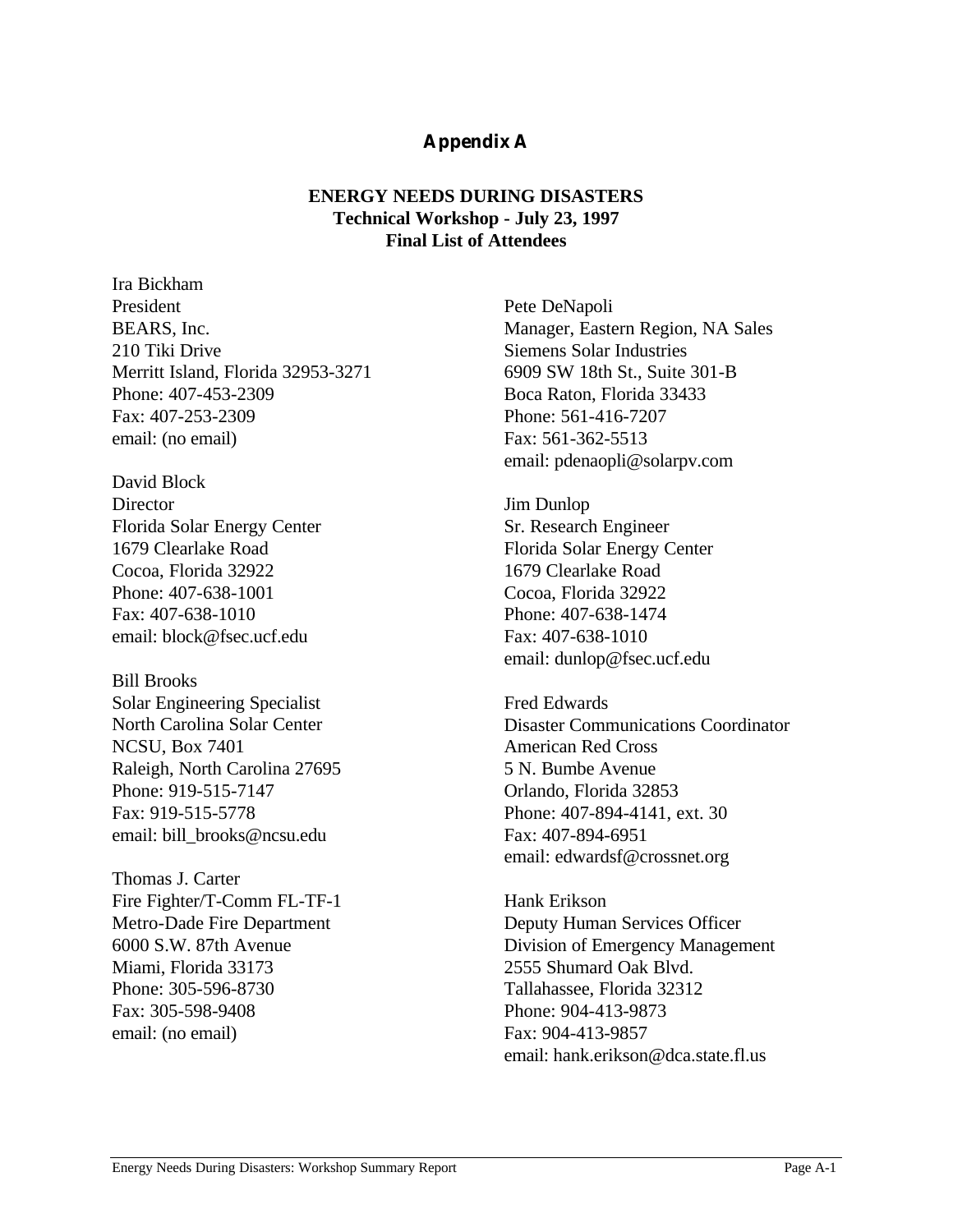Steve Gorman, President Renewable Energy Group/FlaSEREF 4170 Churchwell Rd. Jacksonville, Florida 32210 Phone: 904-384-6503 Fax: 904-387-4002 email: sgormanetu.infi.net

Stephen F. Hood Branch Chief, PT-RP-PP Federal Emergency Management Agency 500 C Street, S.W., Room 633 Washington, DC 20743 Phone: 202-646-3051 Fax: 202-646-3397 email: stephen.hood@fema.gov

Mark Kapner Sr. Manager, Technology Development Direct Global Power, Inc. P.O. Box 1058 Schenectady, New York 12305 Phone: 908-549-3400 Fax: 518-395-2607 email: mkapner@castle.net

Colleen Kettles Executive Director FlaSEIA 101 Cove Lake Drive Longwood, Florida 32779 Phone: 407-786-1799 Fax: 407-786-1799 email: kettles@gdi.net

Jacky Klein Community Assistance Consultant FEO/Department of Community Affairs 2555 Shumard Oaks Blvd. Tallahassee, Florida 32399 Phone: 904-488-7400 Fax: 904-488-7688 email: (no email)

Robert Lay **Director** Brevard County Emergency Management 1746 Cedar Street Rockledge, Florida 32955 Phone: 407-633-1770 Fax: 407-633-1738 email: blay@manatee.brev.lib.fl.us

Rick Lewandowski President Direct Global Power, Inc. P.O. Box 1058 Schenectady, New York 12305 Phone: 518-395-5021 Fax: 518-395-2607 email: RLewand@Worldnet.att.net

Roger Locke National Sales Manager Hutton Power Systems 1775 MacLeod Drive Lawrenceville, Georgia 30243 Phone: 770-963-1380 Fax: 770-963-7796 email: pvphoton@aol.com

James Lushine Meteorologist National Weather Service 11691 S.W. 17th Street Miami, Florida 33165-2149 Phone: 305-229-4520 Fax: 305-229-4553 email: (no email)

Richard Martens, Director Brevard County Water Resources Dept. 1746 Cedar Street Rockledge, Florida 32955 Phone: 407-633-1770 Fax: 407-638-1738 email: (no email)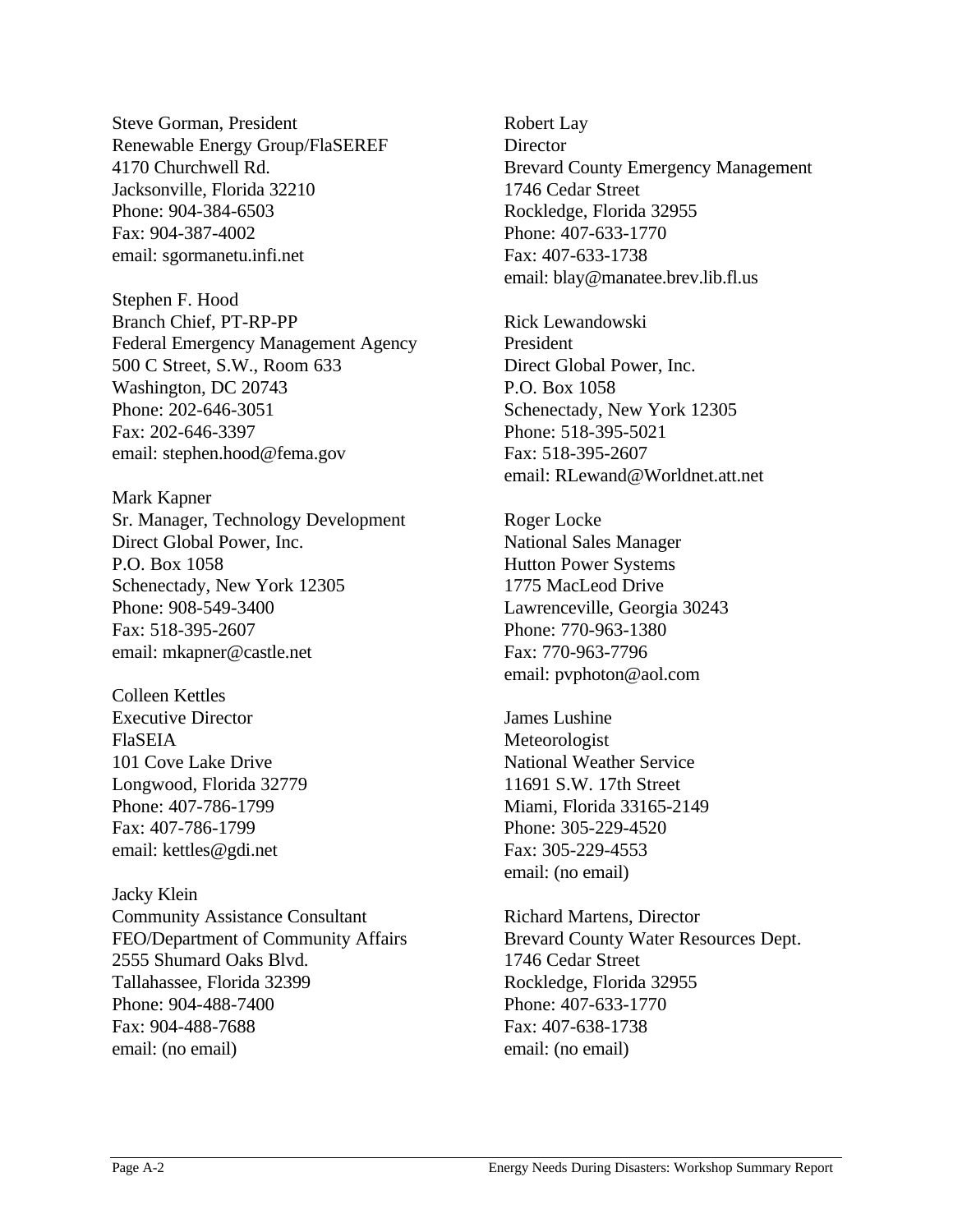John Martin Logistics Metro-Dade Fire Rescue FEMA FLTF-1 6000 S.W. 87th Avenue Miami, Florida 33173 Phone: 305-596-8533 Fax: 305-598-9408 email: (no email)

Patrick J. Moskal Psychologist University of Central Florida Orlando, Florida 32816 Phone: 407-823-3809 Fax: email: pmoskal@pegasus.cc.ucf.edu

Bruce Netter Emergency Manager Catholic Charities/Archdiocese of Miami 9401 Biscayne Boulevard Miami Shores, Florida 33138 Phone: 305-754-2444 Fax: 305-754-6649 email: ccresponse@aol.com

Jeff Peterson Program Manager **NYSERDA** 286 Washington Avenue Ext. Albany, New York 12203 Phone: 518-862-1090, ext. 3288 Fax: 518-862-1091 email: jmp@nyserda.org

David W. Waldrop U.S. Department of Energy 730 Peachtree St., N.E., Suite 876 Atlanta, Georgia 30308 404-347-3483 Phone: 404-347-3098 Fax: (no email) email:

Sandy Sanderson Area Manager Florida Power & Light 3300 S. Fiske Blvd. Rockledge, Florida 32955 Phone: 407-639-5705 Fax: 407-639-5837 email: sandy\_sanderson@email.fpl.com

Jim Tatum, Solar Program Manager FEO/Department of Community Affairs 2555 Shumard Oaks Blvd. Tallahassee, Florida 32399 Phone: 850-488-2475 Fax: 850-488-7688 email: jim.tatum@dca.state.fl.us

Michael Thomas Senior Member Technical Staff Sandia National Laboratories P.O. Box 5800, MS 0753 Albuquerque, NM 87185 Phone: 505-844-1548 Fax: 505-844-6541 email: mgthoma@sandia.gov

Jerry Ventre Director, PV & AT Division Florida Solar Energy Center 1679 Clearlake Road Cocoa, Florida 32922 Phone: 407-638-1470 Fax: 407-638-1010 email: ventre@fsec.ucf.edu

Justin Wasilkowski Tactical Communications Specialist Metro-Dade Fire Department 6000 S.W. 87th Avenue Miami, Florida 33173 Phone: 305-596-8730 Fax: 305-598-9408 email: thewaz@juno.com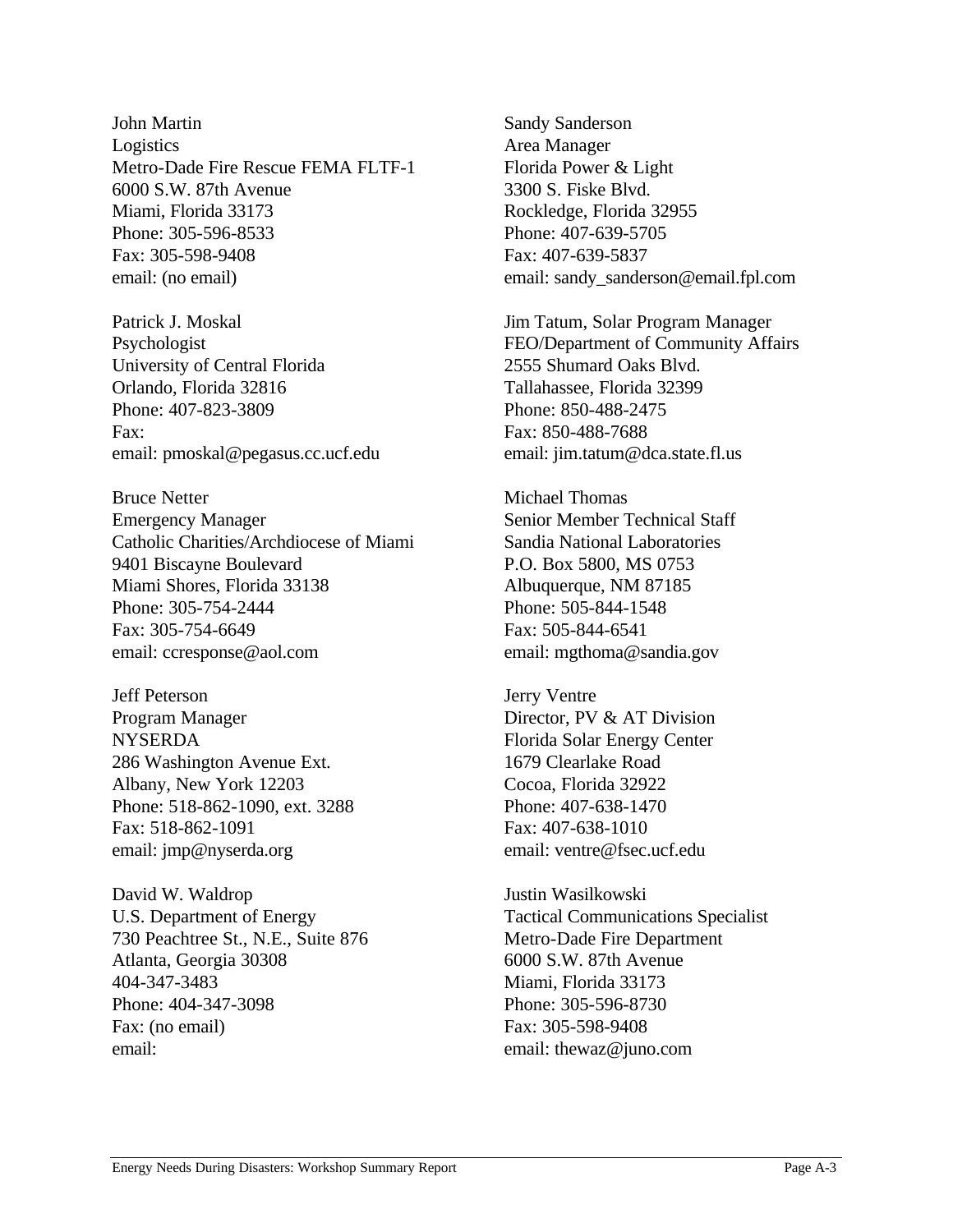Thomas Wheeler Lieutenant Orange County Fire Rescue Division 1382 North Chicksaw Orlando, Florida 32825 Phone: 407-695-3869 Fax: 407-249-4468 email: (no email)

William Wilson Research Associate Florida Solar Energy Center 1679 Clearlake Road Cocoa, Florida 32922 Phone: 407-638-1222 Fax: 407-638-1010 email: wwilson@fsec.ucf.edu

Bill Young Research Engineer Florida Solar Energy Center 1679 Clearlake Road Cocoa, Florida 32922 Phone: 407-638-1443 Fax: 407-638-1010 email: young@fsec.ucf.edu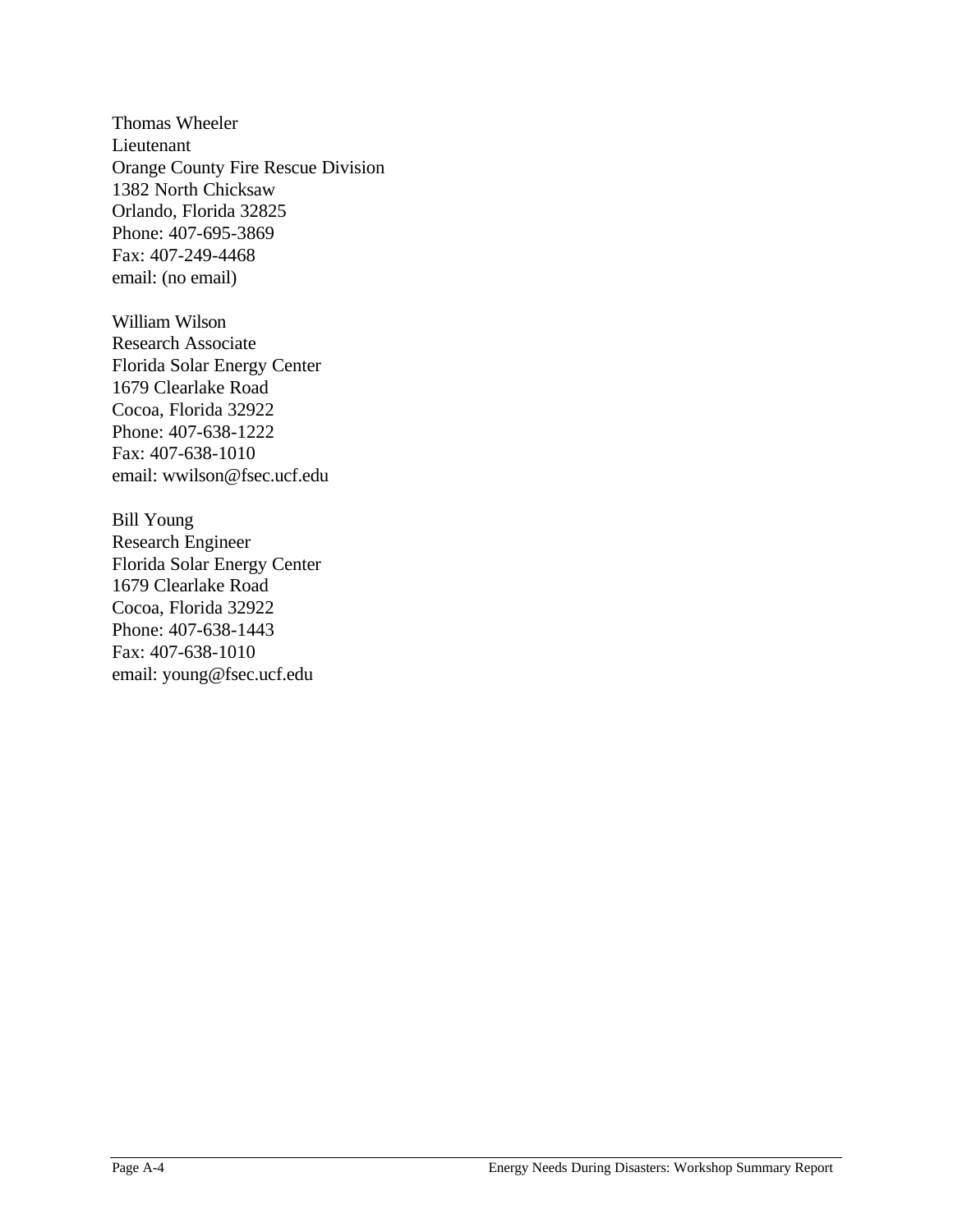# **Appendix B**

# **Ten Trigger Questions**

Under each of the ten questions listed below are the responses of each workshop participant (in the order received by the system). Numbers in parentheses indicate the arbitrary user ID assigned to that participant. At this stage, no attempt is made to reduce the redundant responses.

## **1. During disaster recovery, what are the most important electrically powered devices used?**

- Communications devices {#64}
- Communications {#65 }
- telecommunication device {#66 }
- Lighting  $\{#67\}$
- communications {#68}
- water and sewer systems {#69}
- medical  $\{$ #70}
- Communications {#71}
- Communications, lights, refrigeration, power tools {#72}
- Communications devices such as short wave radios, cell phones, internet connection, etc... {#73}
- lighting  $\{$  #74 $\}$
- radio, lights, food preservation, water purification, pumping gasoline, {#75}
- Communication, water pumping  $\&$  purification, refrig., traffic control, instrumentation {#76}
- communications {#77}
- lights, refridge, communications, battery charging {#78}
- Public broadcasting (radio, TV) {#79}
- communications {#81}
- energy distribution systems {#83}
- Radios, Lighting, Medical Refrigeration, Battery charging {#84 }
- lighting, medical, refrigeration, traffic control, sanitation {#86}
- radios, lights, {#88}
- radios, lights  $\{$  #92  $\}$
- Refrig., lighting, traffic signals, communication, medical storage, special needs equip. {#95}
- power for special medical needs shelters, radio stations {#102 }
- use of solar thermal for health & safety considerations at food kitchens, medical, etc.  $\{4238\}$
- Thermal solar water heating systems. {#253}
- establishing communication systems, security lighting {#254}
- communication and medical {#258}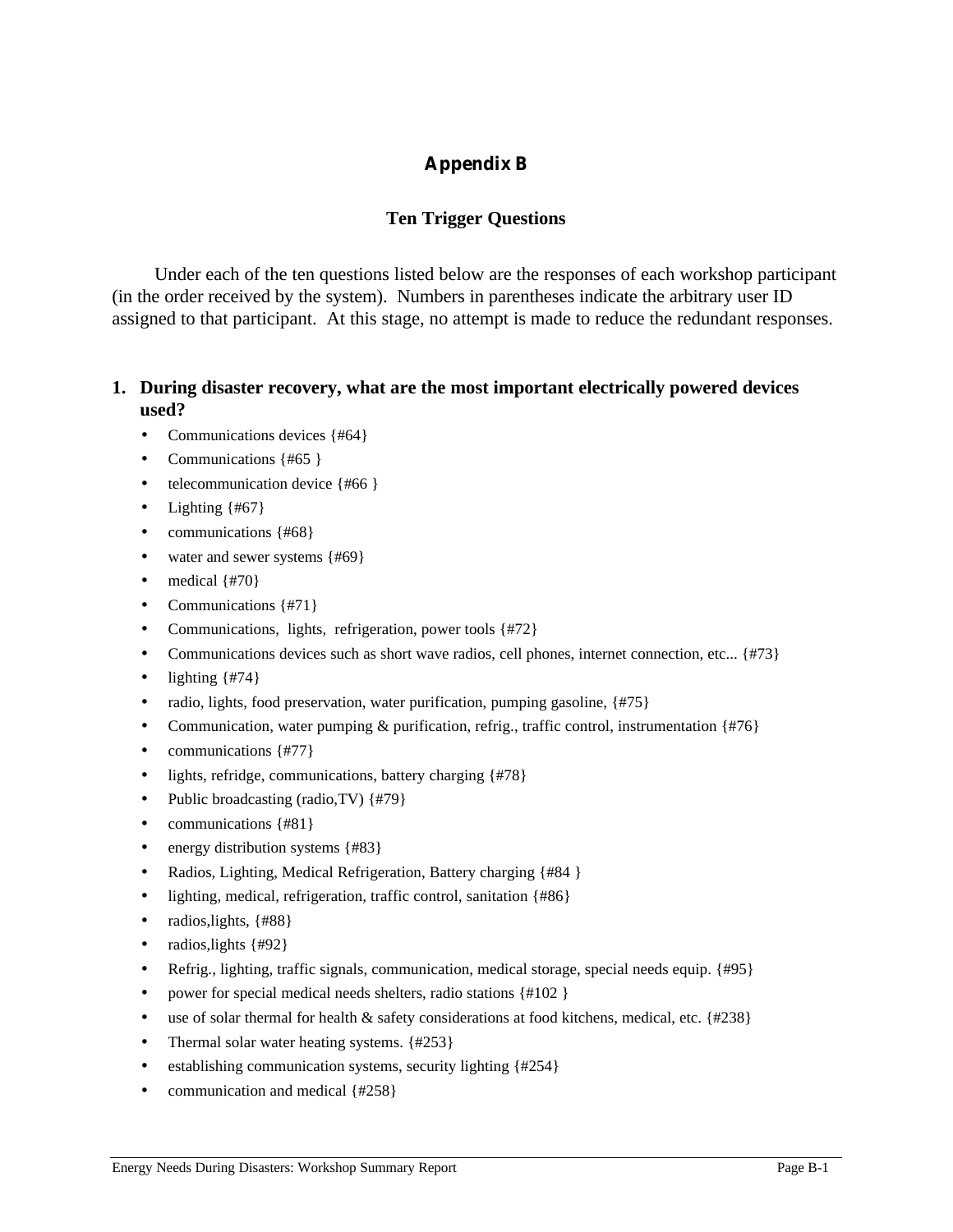- water heating for sanitation, food prep etc. can be provided by hybrid solar thermal system  $\{#262\}$
- security lighting, water purification, traffic lighting, refrigeration, general lighting, communications {#266}

# **2. What are the major problems associated with using conventional portable generators during disaster relief?**

- fuel requirement  ${#80}$
- Getting Fuel {#82}
- Safety  $\{#85\}$
- noise  $\{#87\}$
- Fuel acquisition and transportation, danger of refueling, noise, {#89}
- portability  ${#90}$
- Noise, Pollution {#91}
- supply  $\{$  #93 $\}$
- fuel  $\{$  #94 $\}$
- operating them safely (ie not refueling while the engine is running) {#96}
- Fuel, Noise, Fumes, Fire hazard {#97}
- safety  ${#98}$
- fuel requirements due to weight {#99}
- Not available for all needs, many locations require electrician to "hardwire" {#100}
- fuel, noise, weight, ,maintaince,  $\{\#101\}$
- avaibility, noise, fumes, refueling, maintenance {#104}
- combustable fumes noise {#107}
- fuel, transport thereof and maintenance of unit {#111}
- noise, fuel, pollution, availability {#114}
- fuel/noise/transportable/reliability/initial cost {#127}
- operator error  $\{\text{\#}129\}$
- difficult to obtain, maintenance, expensive, refueling, noise {#195}
- having to refuel the units  $-$  labor requirement, safety, noise,  $\{\#257\}$
- fuel requirements and safety and noise {#263}
- fuel requirements, generator transport, noise pollution {#270}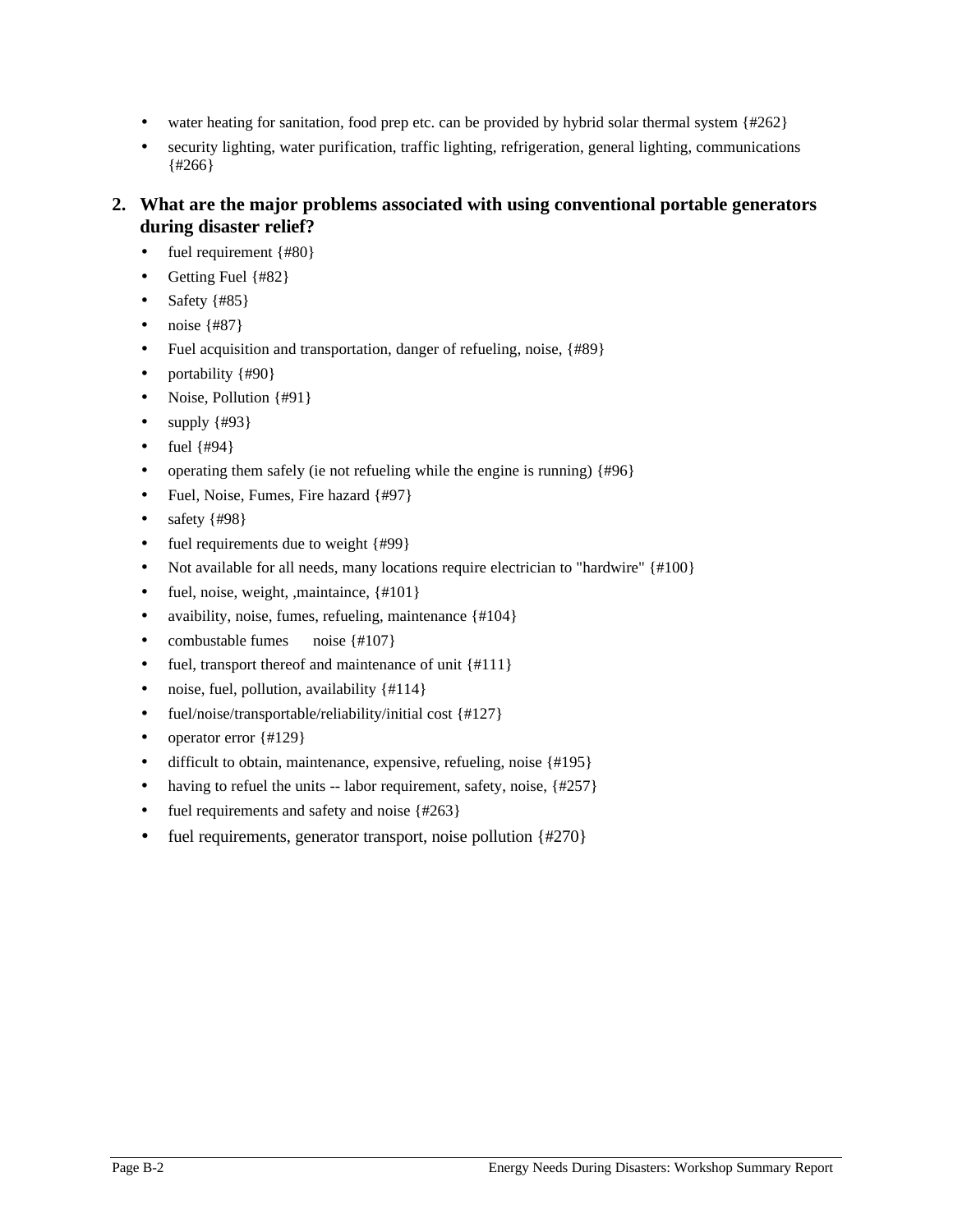#### **3. What criteria do you suggest as appropriate for selecting electrical power generation equipment for disaster relief?**

- Reliability, dependability, fuel availability, load capabilit {#103}
- Electrical load requirement {#105}
- appropriate KW size {#106}
- safe operation, rapid response, reliable start-up {#108}
- Dependability  $\{ \# 109 \}$
- Load Selection and appropriateness,  $\{\text{\#}110\}$
- Easy to use, sized to fit application, durable.  $\{\text{\#}112\}$
- Availability, Money, Tech assist {#113}
- availability, timewise  $\{\text{\#}115\}$
- dependability  $\{ \# 117 \}$
- understanding the load,  $\{ \text{\#}118 \}$
- availability {#119}
- Need per application {#121}
- reliability  $\{$  #123 $\}$
- avaibility, cost, duel use, quality of life  $\{\#126\}$
- Load requirements {#130}
- weight, available fuels, reliability {#131}
- ease of use  $\{\text{\#}132\}$
- maintenance requirements, on scene {#133}
- reliability, price  $\{\text{\#}138\}$
- load requirements {#143}
- durability  $\{ \text{\#} 165 \}$
- Cost, reliability, dependability, system approach to provide a total system/ $\{$ #173 $\}$
- easy to operate with instructions  $\{ \text{\#}175 \}$
- standard kw  $\{ \text{\#}186 \}$
- Portable, dependable, easy to install  $\&$  refuel, fuel efficient, readily available {#212}
- durability, weight, dual use, reliability  $\{\#259\}$
- electrical load requirements and fueling and dependability and sustainability {#272}
- cost, hours of reliable operation, needed power requirements {#275}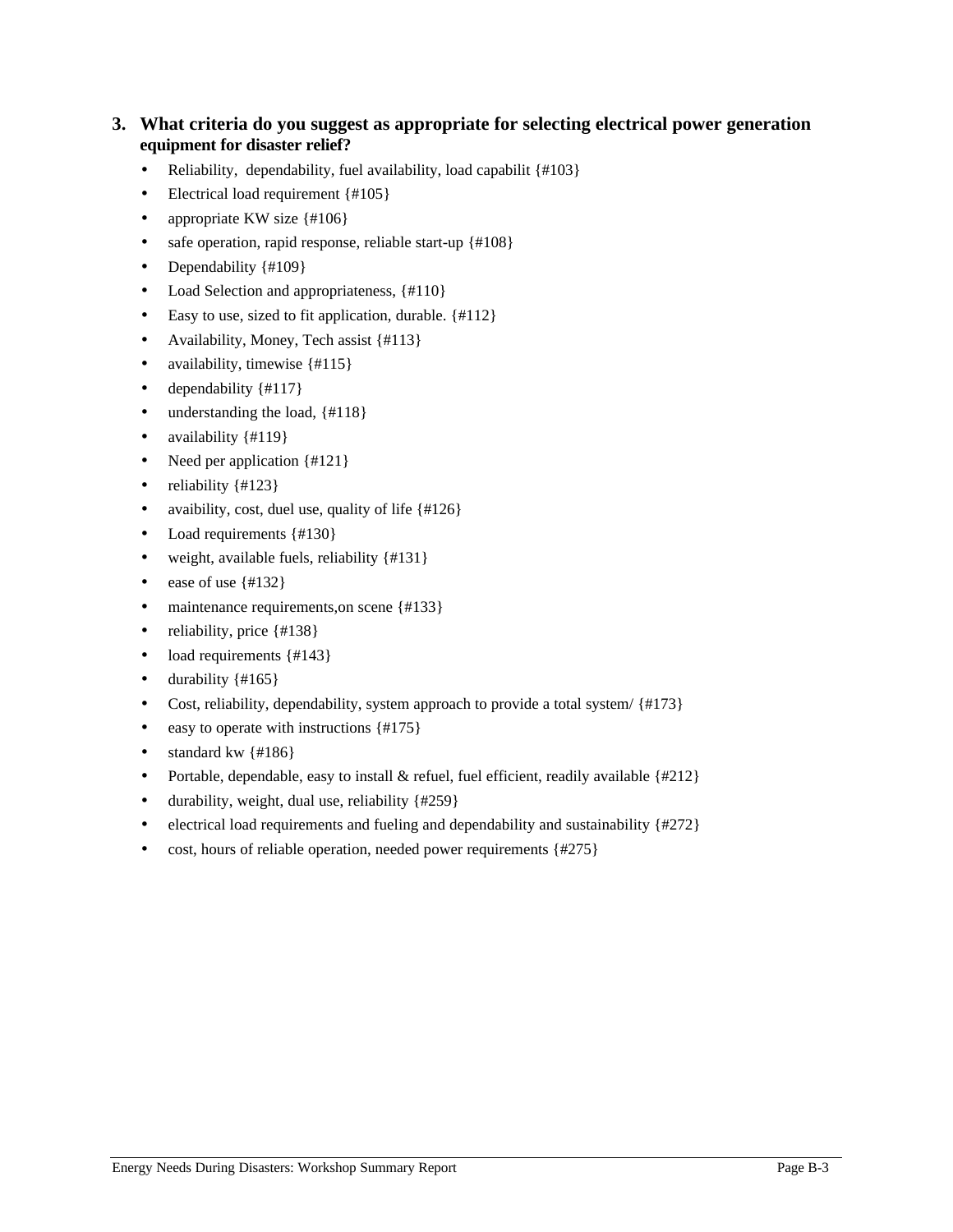# **4. What specific advantages do photovoltaic (or PV-hybrid) systems offer compared to conventional portable generators?**

- Quiet, reliable, renewable, effiecient, {#116}
- No need for fuel.  $\{#120\}$
- No refueling, quiet. {#122}
- safe, silent, no need to refuel {#124}
- no need for fuel supplies {#125}
- Safe  $\{ \#128 \}$
- low maintenance {#135}
- Silence, Fuel requirement, Safety {#139}
- Modular, quiet, cost competitiveness, no fuel, wide availability, extremely reliable {#140}
- Reliability, ease of use, portability, modular, cost, no maintenance {#145}
- quiet, no fuel needed,  $\{#147\}$
- reliability  $\{ \text{\#} 148 \}$
- quiet, low maintenance, no fuel source, can provide dual use (i.e., no need to storehouse until needed), energy efficient {#149}
- quiet/clean/maint of system/safe/fuel {#151}
- no maintanance {#153}
- small need for fuel &quiet {#157}
- No man power required ; totally automataic {#159}
- have not used them, so can not honestly answer. {#161}
- fuel, reliable, ease of installation, scalable, {#176}
- reliable, easy to maintain, not fuel dependent, quiet {#227}
- they don't have to be refueled, light weight, portable, can serve multiple uses, good for small-scale applications where gensets are too large {#265}
- reliability, quiet, no refueling required {#276}
- safety  $\{#277\}$
- sustainability as no need for refueling  ${#278}$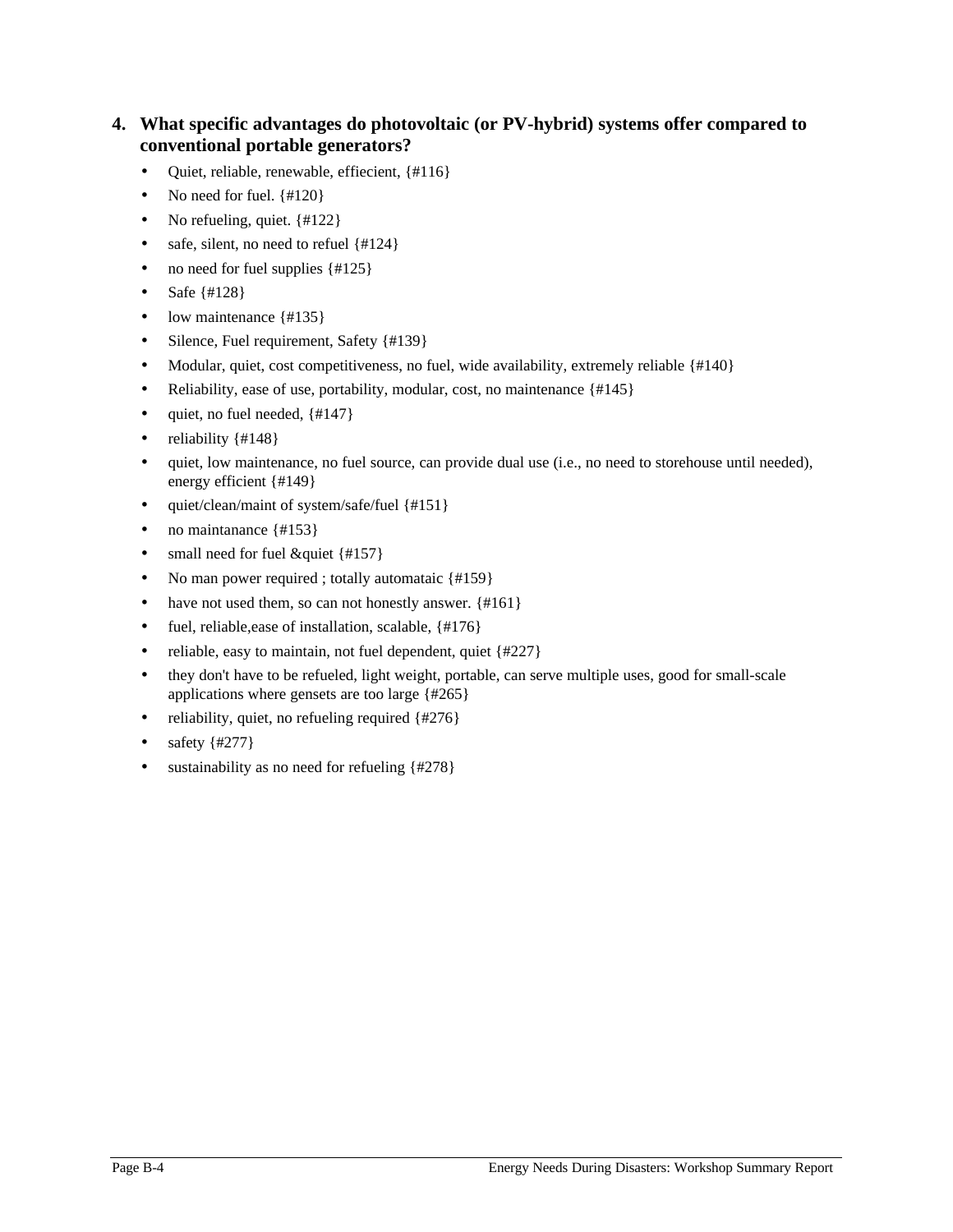## **5. If your organization has not used photovoltaics in disaster recovery efforts, why not?**

- $N/A$  {#136}
- No established criteria for purchase/selection for demonostration or application {#137}
- Have used  $\{#146\}$
- Operation requires high power in short time, low power needs such as lighting and battery recharge occur concurrently with generator operation. {#150}
- Did not know that solar solutions would be able to satisfy the need. Now I do. {#155}
- availability of equipment not known about or who is a reliable source {#168}
- unsure how pv could be used  $\{#172\}$
- too bulky for shipping for perceived power requirement {#179}
- not available--but have personally used them {#180}
- We have some small hand held lanterns {#184}
- do not have money to purchase pv  ${#185}$
- don't know enough about system to purchase/use what is available at lowest cost  $\{\#194\}$
- did not know to call 1-800--741-3811 {#201}
- not easily accesible or well known {#202}
- not enough information about PV directed to the disaster relief organizations {#206}
- Lack of Knowledge on part of request generating communities {#242}
- Responsibility is in conventional fual allocation {#268}
- we have  $\{\#280\}$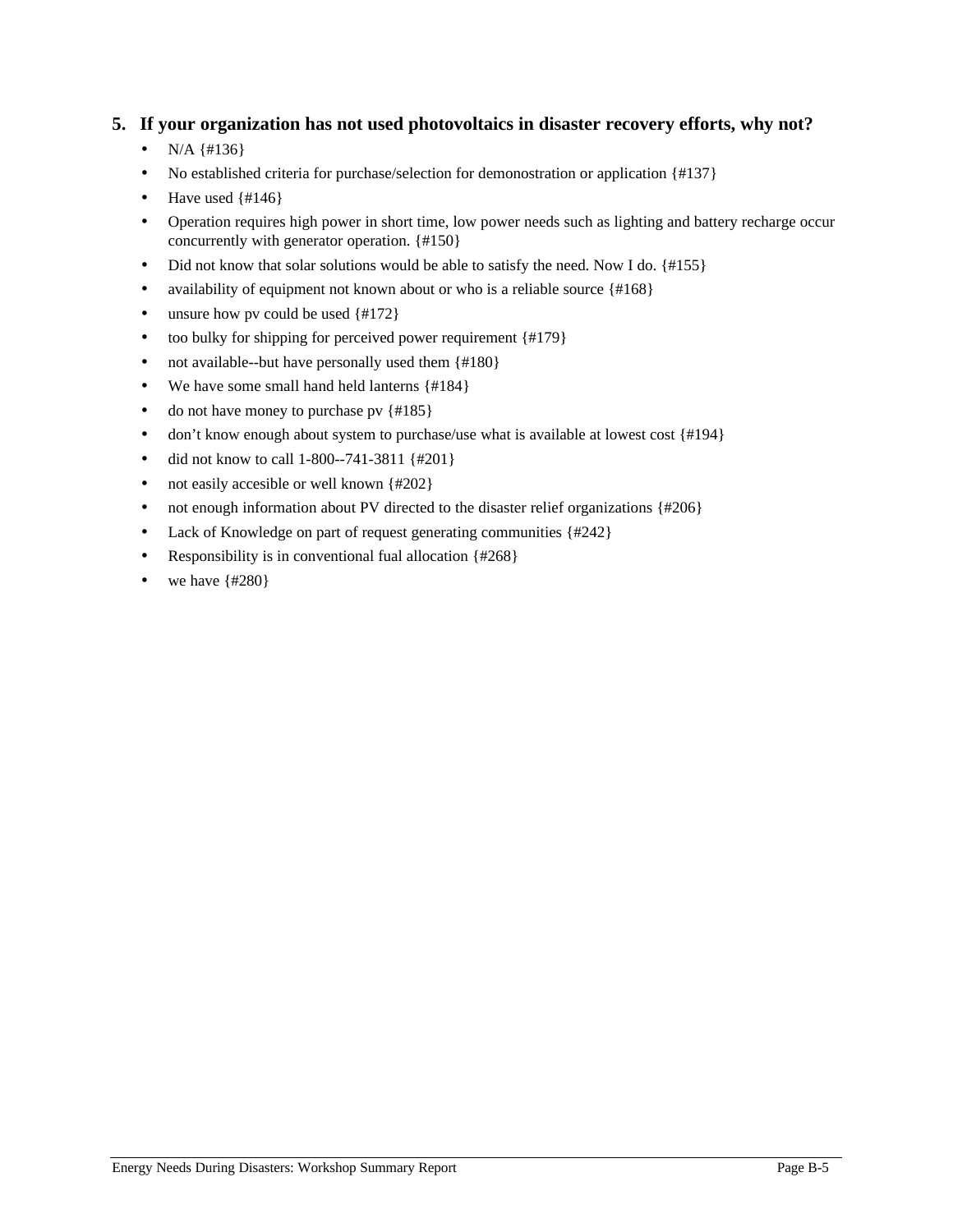- **6. Would your organization be interested in participating in a 3-5 year pilot program involving the use of photovoltaic systems for disaster relief and an assessment of their effectiveness?**
	- yes  $\{ \# 134 \}$
	- Yes!  $\{ \# 141 \}$
	- Absolutely yes!! {#142}
	- possibly  $\{\#144\}$
	- Yes  $\{ \# 152 \}$
	- yes  $\{ \#154 \}$
	- yes  $\{#156\}$
	- yes  $\{ \text{\#}162 \}$
	- YES NOW! {#167}
	- possible  $\{\text{\#}178\}$
	- yes  $\{ \#189 \}$
	- possibly {#191}
	- yes we would  $\{\text{\#}192\}$
	- The simple answer is yes! {#203}
	- yes  $\{ \#208 \}$
	- yes  $\{ \#209 \}$
	- Yes!!! {#213}
	- yes {#248}
	- Yes!! {#269}
	- yes  $\{ \#282 \}$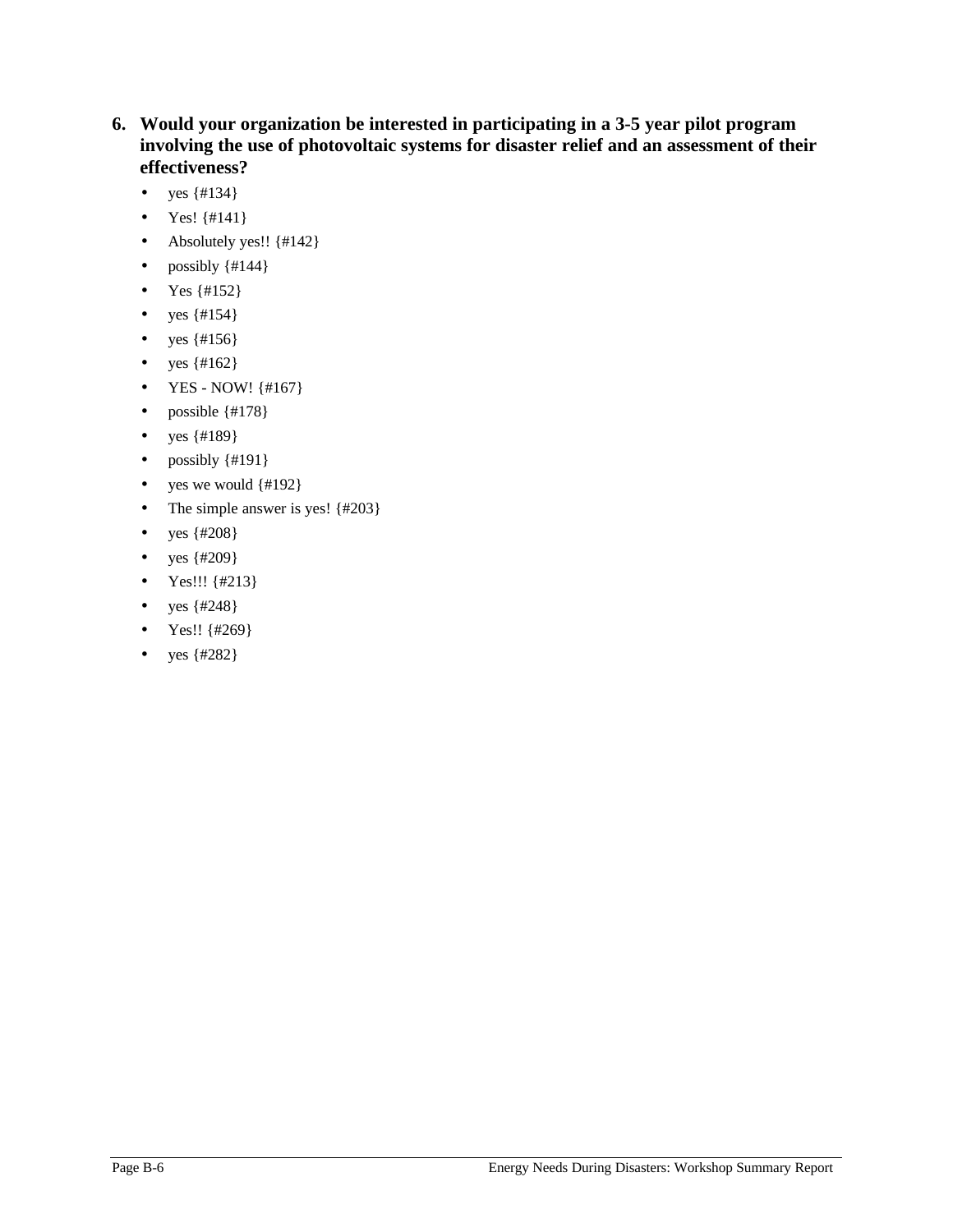#### **7. How should utility green programs be used for disaster relief?**

- persuade customers to pre-pay for energy services during power outages, via a small surcharge on their electric bills {#158}
- Utilities can offer pricing similar to current programs and offer PV systems for an increased tarrif charge. {#160}
- don't know  $\{ \#164 \}$
- Programs should be made as reliable as conventional programs. Customers say that they will the additional cost. Pilot programs should be established to determine feasibility. {#169}
- Mitigation design for cost applicability {#170}
- $\bullet$  don't know  $\{\#174\}$
- provide pv panels for use during normal periods for electrical generation at schools and utility substations, and convert to recovery efforts as needed. {#177}
- unknown  $\{#196\}$
- To overcome initial resistance to this technology. To provide an incentive for early use of PV. To help minimize early adaptors resistance. {#200}
- am not sure, possible to introduce the program to the public at large  $\{\text{\#215}\}$
- $\bullet$  dont know  $\{ \#216 \}$
- provide the pannels used for normal electricity to the shelters for use during a disaster(must be a system approach and part of education) {#217}
- don't know if we need to go there.  ${#222}$
- unknown  $\{#225\}$
- need more info on different models and pricing {#232}
- Give local utility customers option to designate an additional amount of funds to be used disaster green programs. {#267}
- The focus should be on providing value to the customer -- the customer is thus willing to purchase the reliability offered by PV {#274}
- I don't know. I don't see people people paying a premium on their monthly bill unless you can get their A/C running after the disaster. Maybe people would use PV if it was offered by the utility for a fee per incident, maybe reserved ahead of time.If their area is affected,they would be able to get their PV. This fee would probably then be reimbursable by their insurance company. {#284}
- if utilities offered additional bill money inputs it could be used for disaster recovery electrical power for those willing to pay {#287}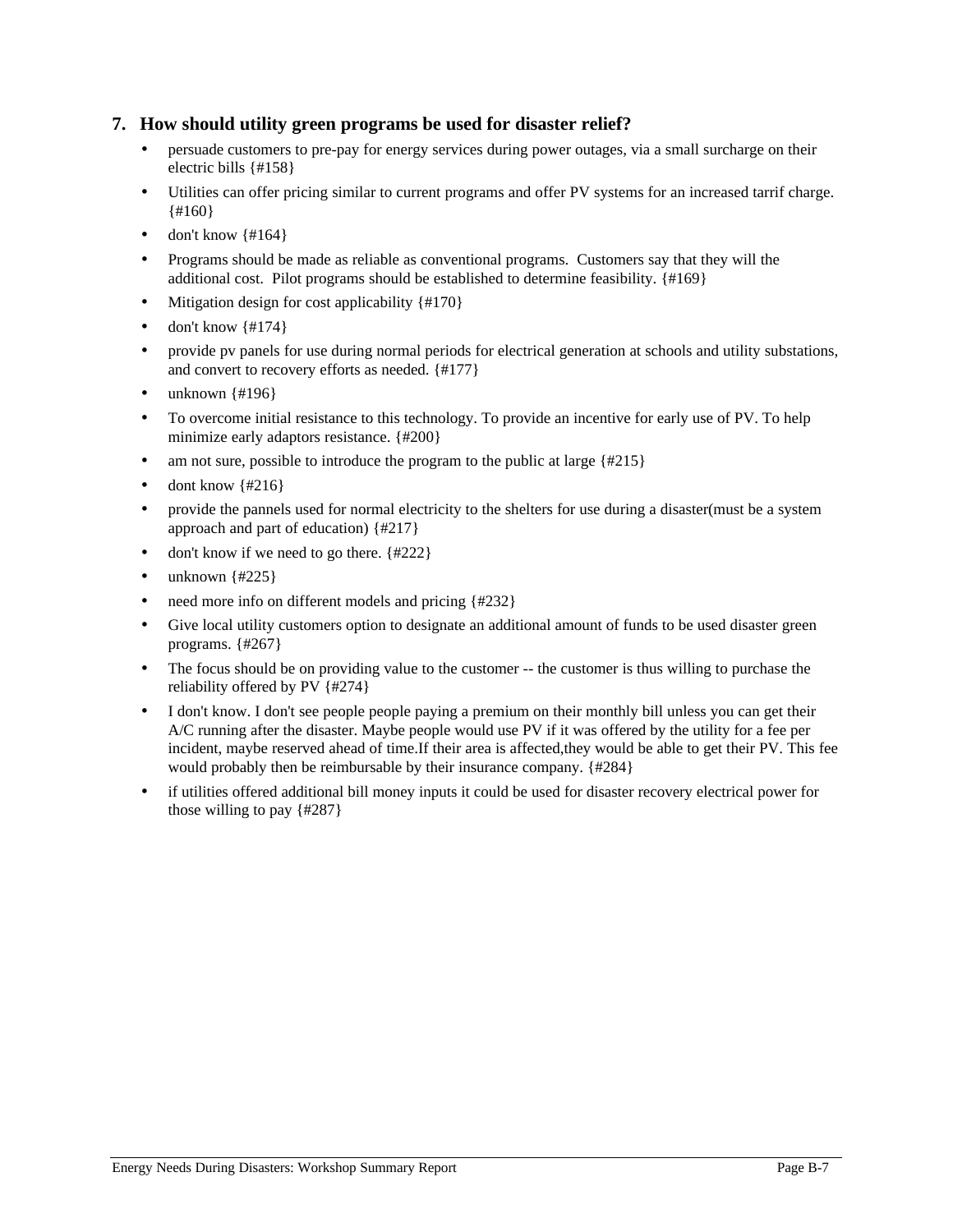# **8. Assuming there are appropriate roles for photovoltaic systems in providing disaster relief, who should pay for or finance the procurement of the equipment? If you would like, list more than one alternative.**

- businesses and users {#163}
- The end user.  $\{#166\}$
- end user, who ever benefits from the systems  $\{\#171\}$
- customers, on a voluntary basis, either through their electric bills, or thru their insurance premiums. governments (local) for public services through tax revenues {#181}
- End user, business community, rate payers. taxpayers {#182}
- Govt. should seed market and prove program then allow market to take over. {#183}
- Federal, state, or local gov.  $\{#187\}$
- local, state and national organizations tasked with preparedness and response.  $\{ \text{\#190} \}$
- the user  $\{4205\}$
- Siemens Solar has financing programs for complete systems. Programs are designed for governments, municipalities and industrial customers. {#219}
- local governments can issue bonds to finance utility acquisition for substation power generation or for environmental mitigation efforts or for schools to purchase; local government would then have top priority to use in disaster recovery efforts. green pricing programs can be used to underwrite cost. utility can purchase and rate base. state and federal government disaster preparedness agencies (FEMA, etc) can purchase as other equipment {#223}
- state and national disaster orginizations. {#229}
- user organizations and county government  ${#231}$
- grant to those in need  $\{4236\}$
- Federal, state and local business, {#237}
- lets replace PV with generator and it is not a question as they are already used.  $\{4239\}$
- government grant  $\{#241\}$
- This is interesting; however, the answer is in the Federal government through DOE or FEMA to encourage programs by providing funding or grants to local governments for certain types of devices. Local governments can normally not provide funding for programs that are not competively priced. {#247}
- FEMA the state and potential beneficiaries {#271}
- Require Red Cross to have PVC on each vehicle used during disaster response and recovery. This allows the general public the opportunity to see the pvc array during a disaster. funding comes from grants to RC {#279}
- The user -- those who wish to avoid the expense of disaster recovery, this may also include insurance companies who desire too minimize the cost of the disaster through avoiding problems -- like keep the business operating to avoid continuity payments {#281, R/E}
- the affected community (maybe have some sort of tax to pay for the equipment prior to a disaster)  $\{4285\}$
- for governement supported activities by taxes, for businesses and individuals by insurance or industry enhasement programs {#291, PV}
- Govt {#294, EM}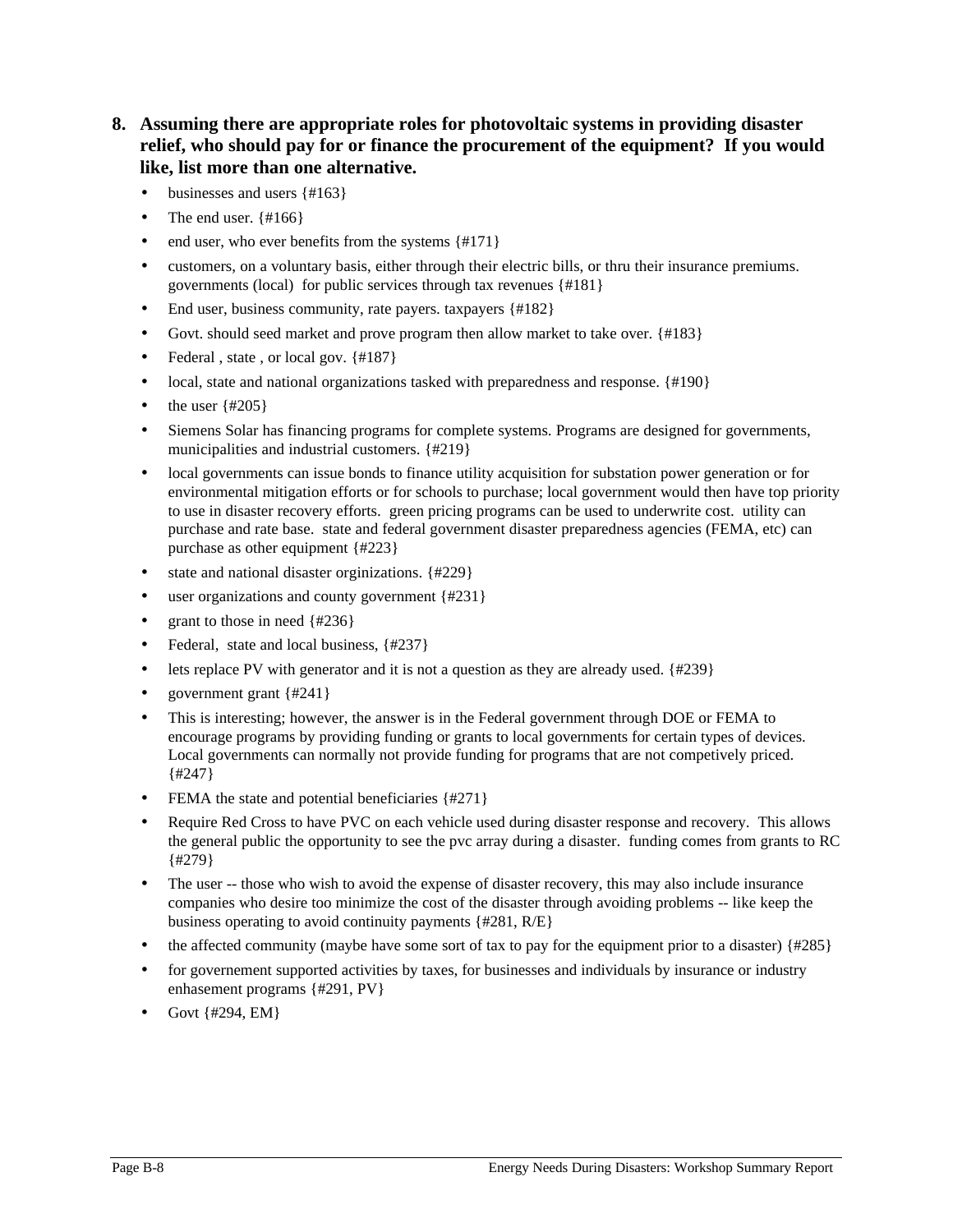# **9. In using photovoltaics for disaster relief, what effective roles might insurance companies play?**

- Buy down the cost of systems. {#188}
- Offer reduced rates to owners of PV systems. {#193}
- procurement and deployment, assist in education, coordination with government agencies, NGO's and others {#197}
- purchasing PV systems for businesses (ie power supplies for cash registers) and collecting premiums to cover costs {#198}
- Insurance should provide incentives for PV use in addition to buy down programs and reduced rates from utilities {#199}
- Subsidize PV systems for businesses. {#204}
- offer reduced premiums for businesses/individuals using PVs for disaster mitigation purposes (e.g., emergency lighting in stairwells, garages, safety risk areas, back-up power for control systems, etc.) {#207}
- Encourage the routine use of PV thru reduced rates, where the cost of PV power supply replacement and restoration is less than the cost of conventional power system replacement. {#210}
- 1-Discount coverage for any insured that attempts PV as mitigation. 2-Provide to Disaster response agencies to mitigate community wide damage {#214}
- offer reduced rates for those who have an alternative source of power  $\{\#218\}$
- Education, premium reduction for PV adoption, financing & funding programs.  $\{#234\}$
- assist in the purchase of equipment {#240}
- help with the development of pv systems to use in disasters  $\{\text{\#243}\}$
- insurance industry in Europe is financing solar programs based upon global warmings contribution to disasters; US industry can follow suit. insurance industry can provide discounts to businesses that install or support solar equipment, including PV and thermal applications. insurance association and foundation can support efforts through research education and demonstration {#244}
- educating customers, offfer low insurance rates for customers participating in program and Insurance companies pay local government for emergency PV fund {#249}
- offer this as a benefit to customers because they care. It will save them money.  $\{#250\}$
- lowering cost and providing in field repairs {#251}
- Reduction of policy for certain incentives. {#252}
- Potential co-funder thru reduced premiums. Help promote technology thru advertising {#283}
- This is a risk management tool for insurance companies; therefore PVs become a tool they can offer their customers (business and personal) {#286}
- reduced rates to owners as an incentive to have it; similar to reduced rates for fire extinguishers and smoke detectors. {#288}
- insurance provide incentives for pv systems and buy downs {#293}
- Pay for PV used by the private user.  $\{4296\}$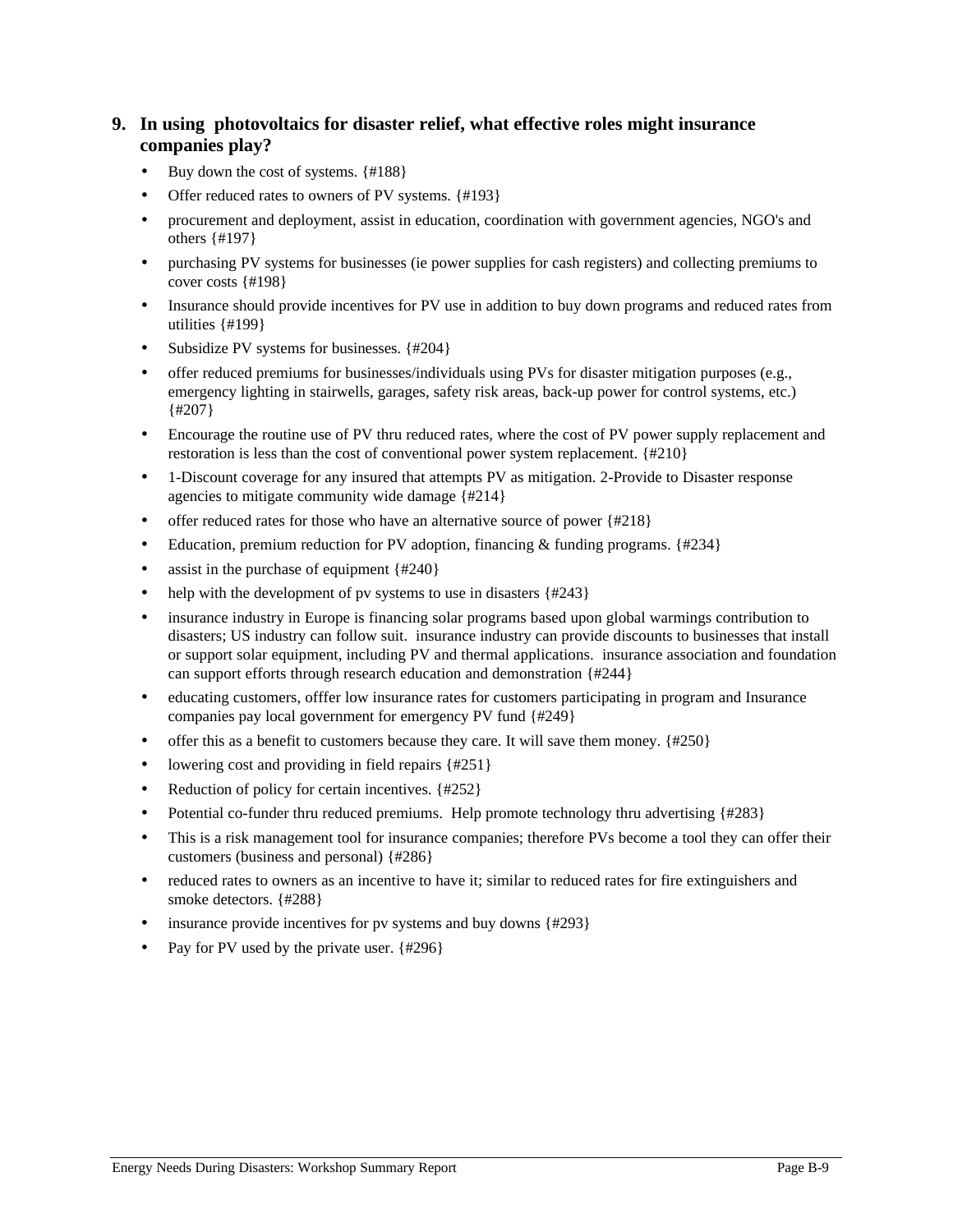#### **10. List one or more attractive dual-use applications of photovoltaics for disaster relief.**

- Utility feeder lines, sub-stations, etc. {#211}
- street lighting, powering ice makers at marinas, utility substation battery charging, keeping starting batteries charged during storage, radio station batteries {#220}
- why duel use?????
- computer / telcom back up systems  $\{\#221\}$
- Water Management (i.e. pond aeration, irrigation, pumping systems) {#224}
- UPS systems {#226}
- Traffic signals, traffic information signs, water pumps, street lighting, feeding local hospital, police or fire department systems, portable weather stations, Interstate emergency call boxes, refrigeration units for medications, add on applications for homes, and commercial systems. {#228}
- computer backup power, emergency services power units {#230}
- interchangable application packages for PV recharged battery systems, lights, communication, refrigeration, etc. {#233}
- Street lights, Any other mobile solar unit. Detatchable panels /units from homes for use in applicable areas {#235}
- ups for computers, 911 centers etc  $\{\text{\#245}\}$
- Telecommunications, traffic control, PV powering of solar thermal water heating systems, water pumping, instrumentation {#246}
- provide reliable communications backup {#255}
- solar thermal and pv applications on schools that could be used as shelters during disaster and recovery efforts. pv at utility substations that could be dismantled and deployed in recovery areas. portable lighting. stand alone generators for traffic control {#256}
- recharging batteries; lighting {#260}
- Make universal adapter applications, and all mentioned on  $#228$  { $#261$ }
- Radio broadcast for tourist information and then for disaster information during an emergency. Information signs on the highway that can be used during disasters for evacuation or shelter information. UPS systems before/during and after. {#264}
- this is something that is new to me. it is power that is there every day when not in use for disaster use it where it sets for what is near. {#273}
- signage and traffic signilization or radios  $\{4289\}$
- communication systems (cellular), battery reccharging, UPS systems, water pumping -- small scale for flooded basements, monitoring systems {#290}
- telecommunications and radio systems, street  $&$  traffic lights, message boards  $\{#292\}$
- ups systems, transportations devices, portable systems, battery charging systems {#295}
- I need them for exclusive use for comm {#297}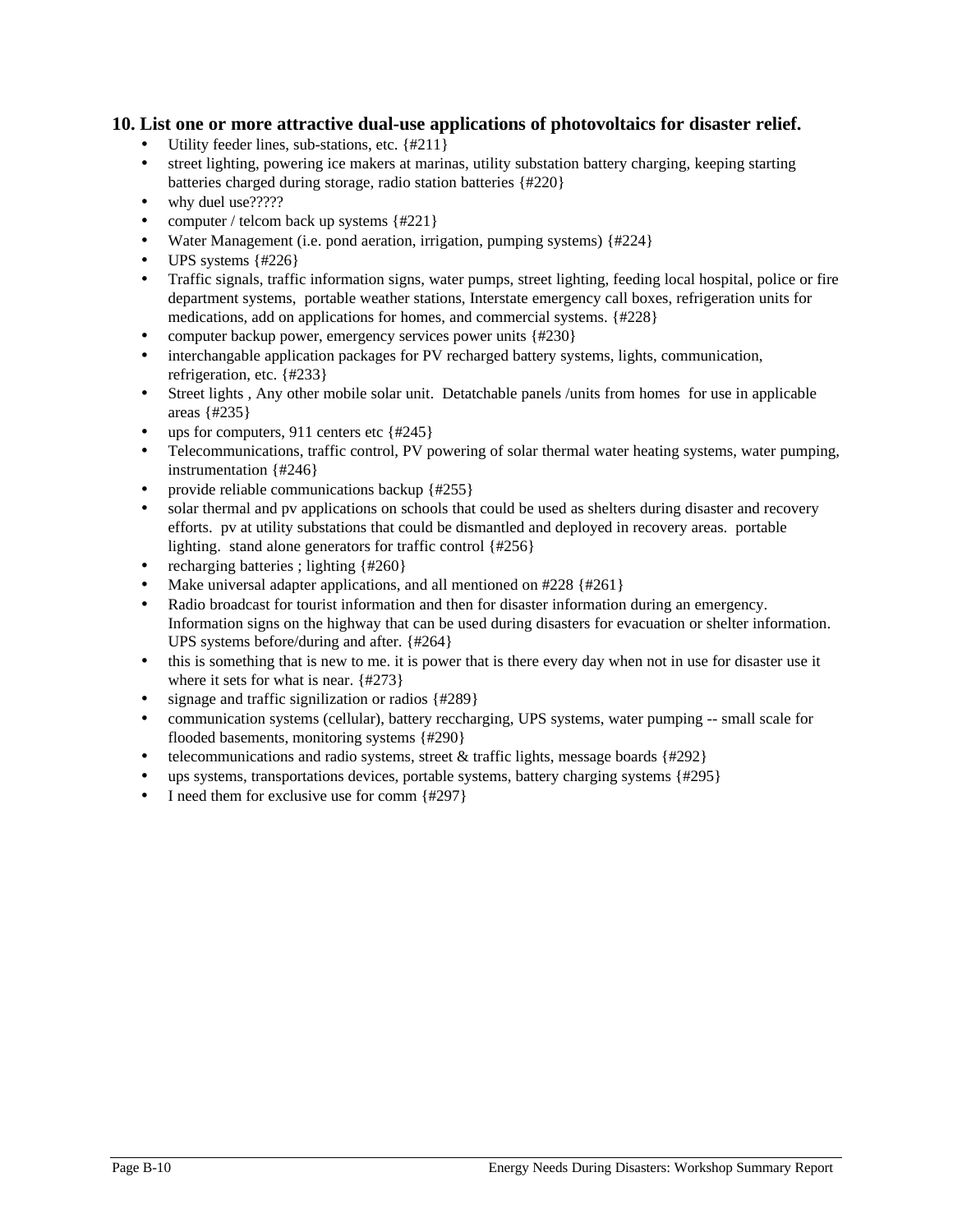# **Appendix C**

In Phase II of the FSEC workshop, participants were asked to identify the most important issues

or questions associated with using PV equipment during disaster relief efforts. The complete list

of responses is provided below, in terms of categories that were generated: key issues, finance,

logistics, education, design and marketing.

# **Key Issues/Questions**

## **Participant Instructions**

Please provide in your own private list the questions, issues and/or problems associated with usage of photovoltaic systems for disaster refief.

**Key Issues** (issues not categorized—same categories already used)

- 1. Lack of cooperation from electrical utilities
- 2. equipment storage, transportation, availability
- 3. will the solar power unit have a problem being out in all types of weather
- 4. Storage requirement
- 5. benefit vs present sources
- 6. finding appropriate dual uses for PV
- 7. portable during a severe storm (hurricane, tornado...)
- 8. Procurement people do not know about PV
- 9. PV not a threat to conventional generation of utilities
- 10. Best means of storeage; We have limited space.
- 11. Need utilities buyin of PV and related technologies
- 12. Preceived Reliability
- 13. portable during a severe storm (hurricane, tornado...)
- 14. Do not know were to buy solutions
- 15. what kind of a crazy place is this !!!!!!!!!!
- 16. PV deployment/demonstration opportunities
- 17. Loads are too large to be practically operated using PV
- 18. Loads have not been designed to keep power needs to a minimum
- 19. PV product have not been designed with the specific needs of relief efforts in mind
- 20. Relief organizations are unaware of the various attributes of PV and how it might benefit them
- 21. Lack of confidence in solar products on the part of relief agencies (not available through conventional channels)
- 22. Lack of power tp pound for immediate response purpose
- 23. Need to increase capacity of solar generation or efficiency of appliances
- 24. How will deregulation affect deployability of PV in eyes of utilities
- 25. durability
- 26. capacity

# **Finance**

1. Who pays for the system.